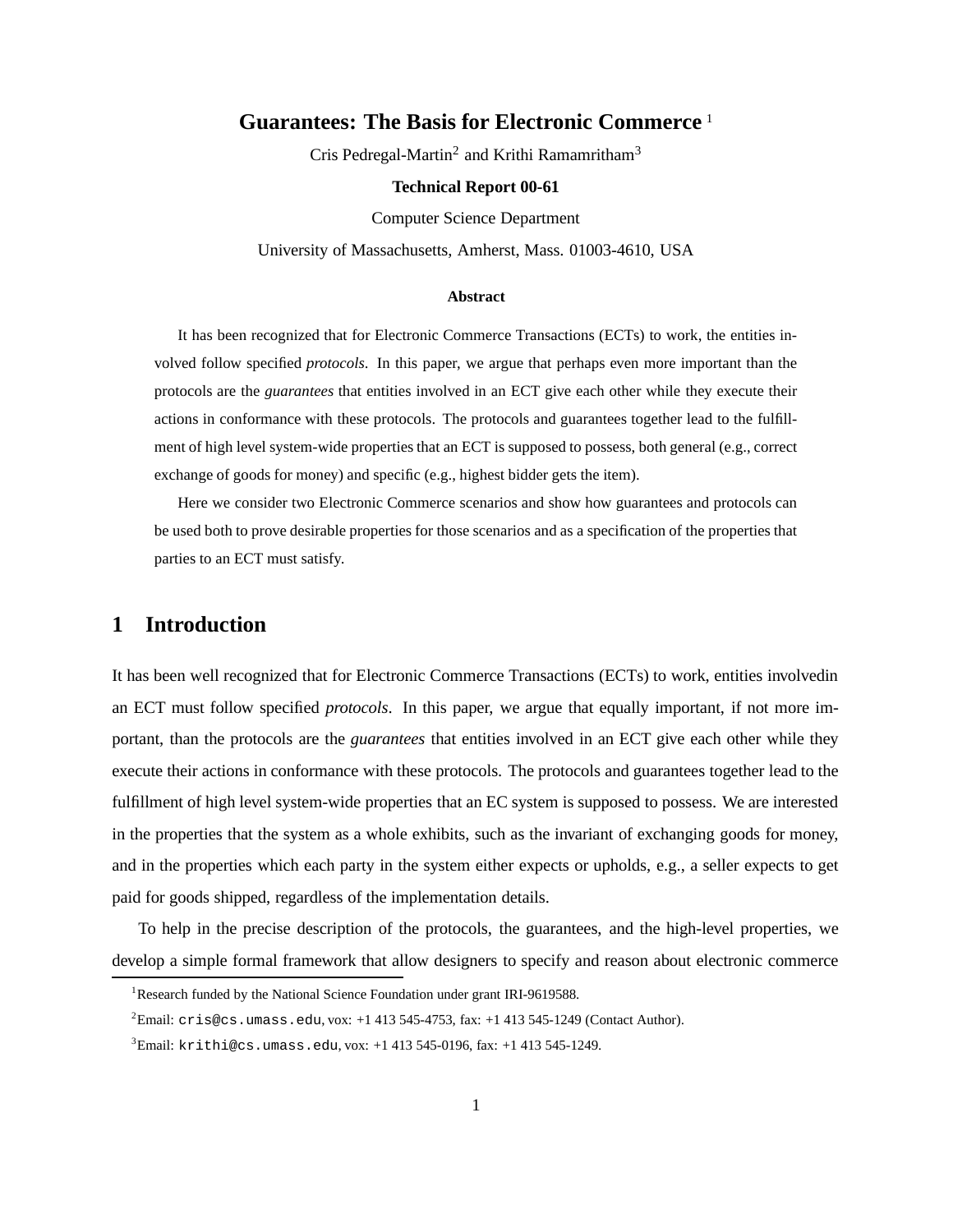transactions and the entities that support the enactment of the transactions. We illustrate the capabilities of our framework by applying it to a detailed scenario involving electronic auctions on the web: specificaly, we state the protocols that the bidders, the sellers, and the arbiter must follow and also the guarantees that they depend on each other for. These specifications are then used to demonstate the necessary correctness properties. We also show the step-wise refinement capabilities of our approach by studying the details of credit card authorizations in an electronic retail scenario. These examples illustrate the generality of scope and the analysis capablities of our approach.

In electronic commerce scenarios, where the multiple parties are autonomous and enter into contracts with each other typically in a pairwise manner, the high-level system-wide properties of necessity must emerge as a consequence of the per-party, and pair-wise, properties achieved and maintained by the various parties. Because of their mutual autonomy, one component (party<sup>4</sup>) must state and understand expectations and promises (our guarantees) and their behavior (our protocols) in abstract terms geared toward the needs of the commerce application in question rather than in terms of the specific technology used to implement it.

The framework we use in our work reflects these concerns: it is abstract enough to afford descriptions independent of the technology, yet detailed enough to capture the essential properties of the Electronic Commerce scenarios under study.

Our work sheds light on the building blocks of electronic commerce transactions and the essentials of electronic commerce, as opposed to descriptions wedded to specific technologies. In this sense, the contributions of this paper form a step in the direction of answering the need to systematize the building blocks of electronic commerce transactions so that their properties become more transparent and their construction made more methodical.

#### **1.1 Protocols, Guarantees, and High-level Properties**

We postulate that ECTs work not only because of the *protocols* that the entities involved in an ECT agree to follow but, perhaps more importantly, because of the *guarantees* they give each other while they execute their actions in conformance with these protocols.

Protocols specify correct sequences of operations, and embody the semantics of the applications. For

<sup>4</sup>Throughout the paper we indistinctly refer to an Electronic Commerce *scenario* or *system*, and to the entities involved as its *parties*, or *components*; this reflects the dual usage of commerce and information systems.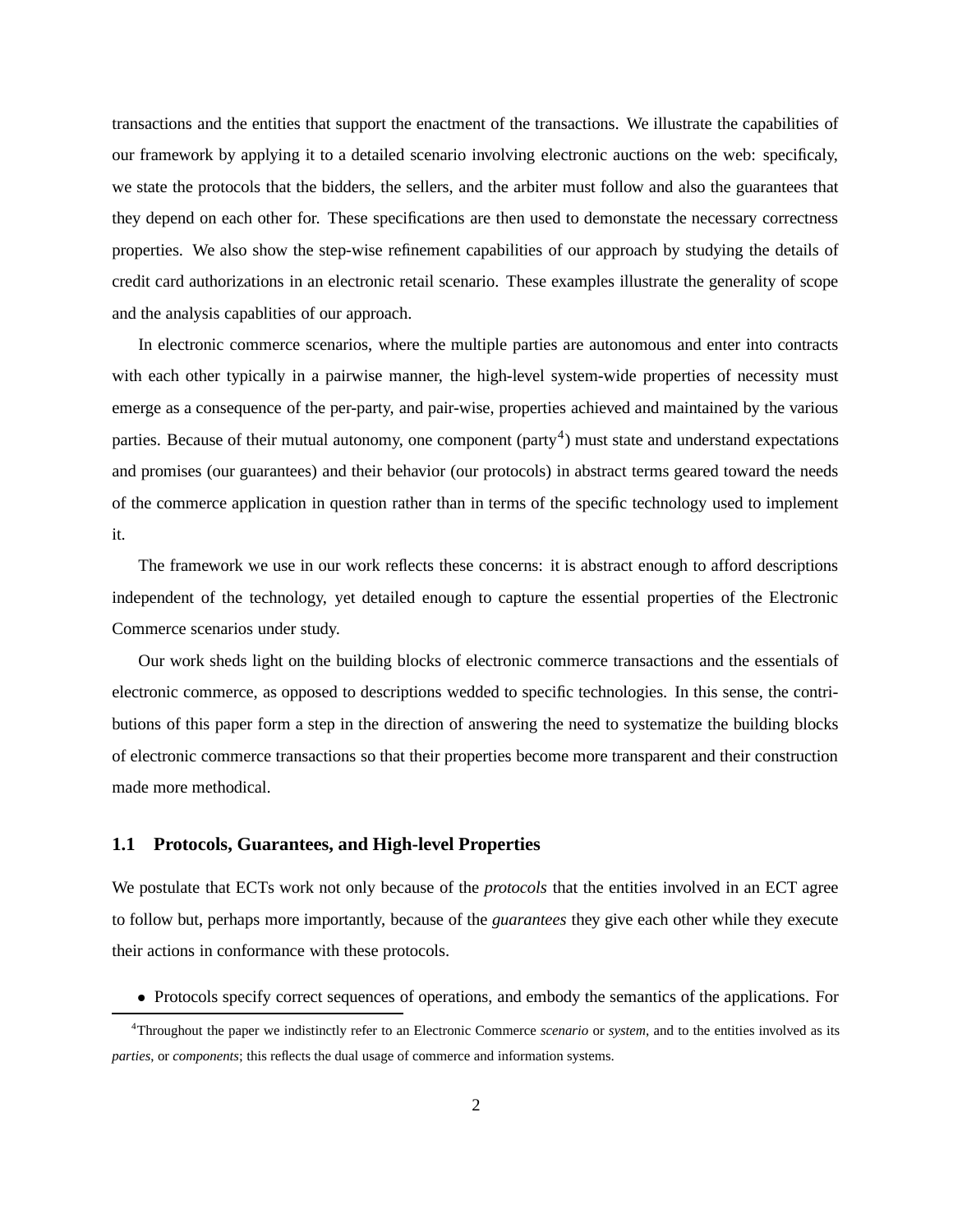example, a protocol specification states the requirement that a merchant should arrange to ship an item to a customer only if a customer has ordered that item. Thus protocols preclude incorrect behaviors on the part of the system.

- Guarantees express the commitment an entity makes to another that the former will fulfill a specified request from the latter in the future, in spite of failures or disruptions. For example, a credit card authorization given by a bank to a merchant, is (tantamount to) a guarantee given by the bank to the merchant; the merchant can later use the guarantee to obtain the money that was authorized when the guarantee was given. Thus guarantees ensure to their requestors that they can count on the guarantor to perform some action at their request. Guarantees are abstractions that make explicit and formalize an aspect of a system – the expectation of future behavior – that is usually described informally or, at worst, silently assumed.
- High level properties of a system are achieved by following the protocols and delivering on the guarantees. A typical example of a high-level property maintained in an EC scenario is that the correct amount of money is exchanged for the correct amount and type of goods.

Protocols are enough to ensure that the executions are not erroneous, but not enough to ensure that given the correct conditions, executions *will* succeed. The latter is the role of guarantees. In part, the role of guarantees is to yield aggregate high-level properties for systems composed of *autonomous* entities, over which no central authority can enforce a discipline, but instead the results must be based on party-to-party expectations (the guarantees).

This paper considers two examples of electronic commerce transactions in light of the commitments (guarantees) between the different parties in an EC transaction and the steps that they execute according to rules (protocols) and how those guarantees and protocols can be used both to prove desirable properties in specific EC scenarios (e.g., the exchange of goods for money), and as a specification of the properties that parties to an EC transaction must satisfy.

## **1.2 Overview of two Electronic Commerce Scenarios**

We consider two scenarios related to each other. The first one is a web auction EC scenario, in which items are sold to the highest bidder in a conventional (English) auction [KF98a, KF98b, LR99]. The second one is a version of a web merchant, wherein retail customers order goods over the Internet for which they pay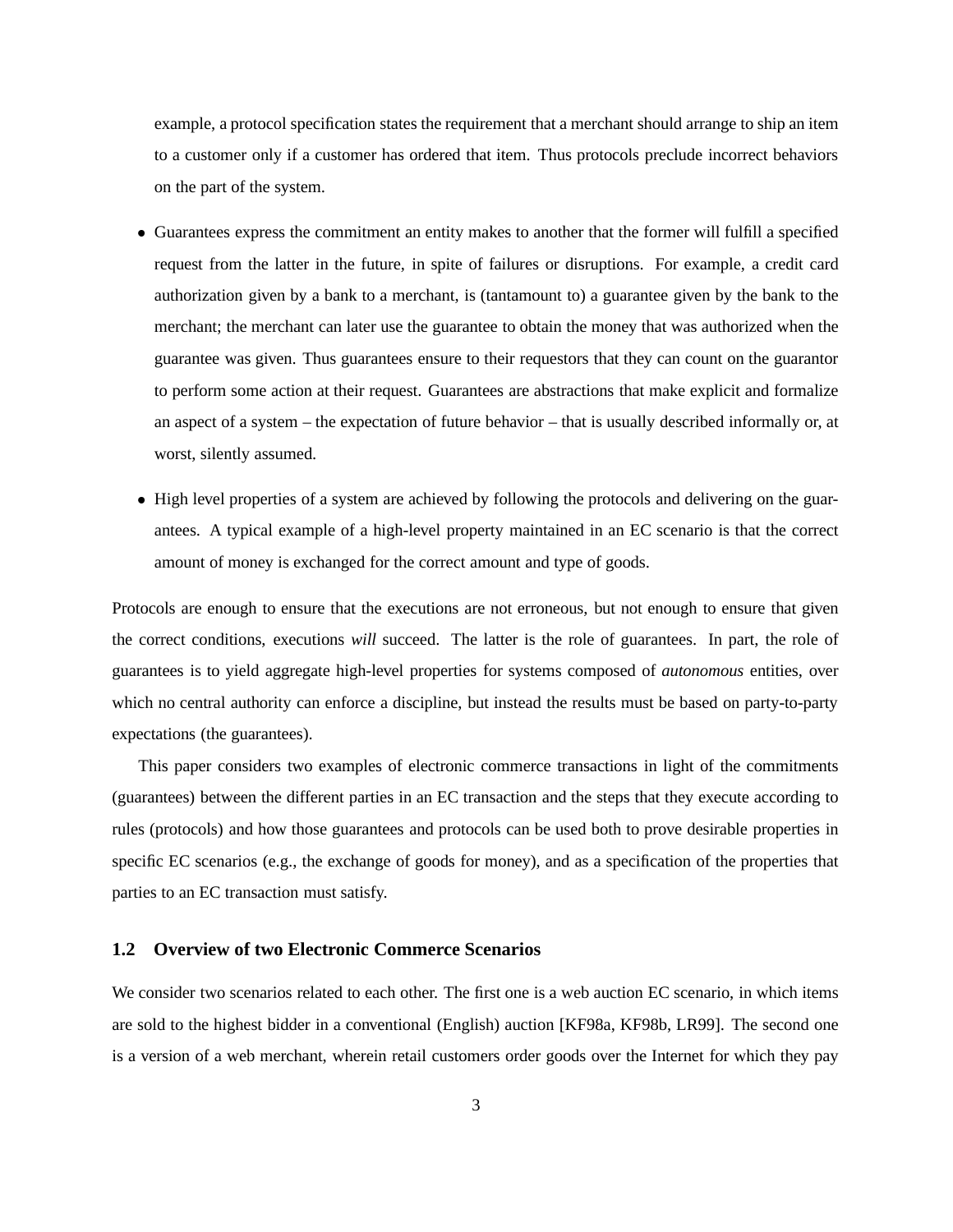with credit cards. In this overview we present them as distinct, but we later specialize the retailer scenario to account for the details of the auction concerning the actual transaction between a seller and a buyer.

- 1. The auction example consists of a Seller, many Buyers, and an Arbiter. In order to bid, a Buyer must offer a guarantee: if it wins the auction, it will buy the item being auctioned. The Buyer offers this guarantee to the Arbiter, who guarantees to the Buyer that it will not bid over the limit specified by the Buyer. In order to offer an item for Auction, the Seller guarantees that it will sell the item for the bid identified as winner by the Arbiter. The Arbiter issues guarantees to the Seller and the Buyers which embody a fair auction: which bids will be accepted, how the winning bid will be chosen, etc. We describe the auction in terms of those parties to it, and we use the Arbiter for the web auction component, because typically that component plays several roles, only one of which is that of auctioneer. A Buyer is usually represented at the Arbiter's systems by a Proxy (who bids on behalf of the buyer, according to predetermined rules and limits); Proxies in turn interact with an Auctioneer, and the Auctioneer with a Seller. For our purposes we consider a Buyer and its proxy as one.
- 2. The retail example consists of a Merchant, a Customer, a Bank, and a Shipper: the Customer buys goods from the Merchant and offers a credit card to pay for them; the Merchant confirms the sale to the Customer on obtaining a suitable authorization on the Customer's credit card from the Bank, and hands over the goods to the Shipper, who delivers them to the Customer. A sale may not succeed because an item requested is out of stock, or because the Merchant is unable to secure an authorization, or because the Customer backs out before confirming the purchase with a credit card.

From the point of view of the Customer, its interaction with the Merchant ends as soon as the Merchant confirms that the order has been accepted – by that confirmation, the Merchant guarantees to the Customer that the Customer will receive the goods it ordered. In turn, the Merchant issues that guarantee after receiving a guarantee from the Bank (a credit card authorization) that the Merchant will be able to charge for the shipped goods.

The study of these two scenarios sheds light on the essentials of Electronic Commerce, rather than providing descriptions wedded to specific technologies. We discuss differences and similarities between the examples, and we also find strong analogies between EC and the makeup of traditional Database Transaction Systems.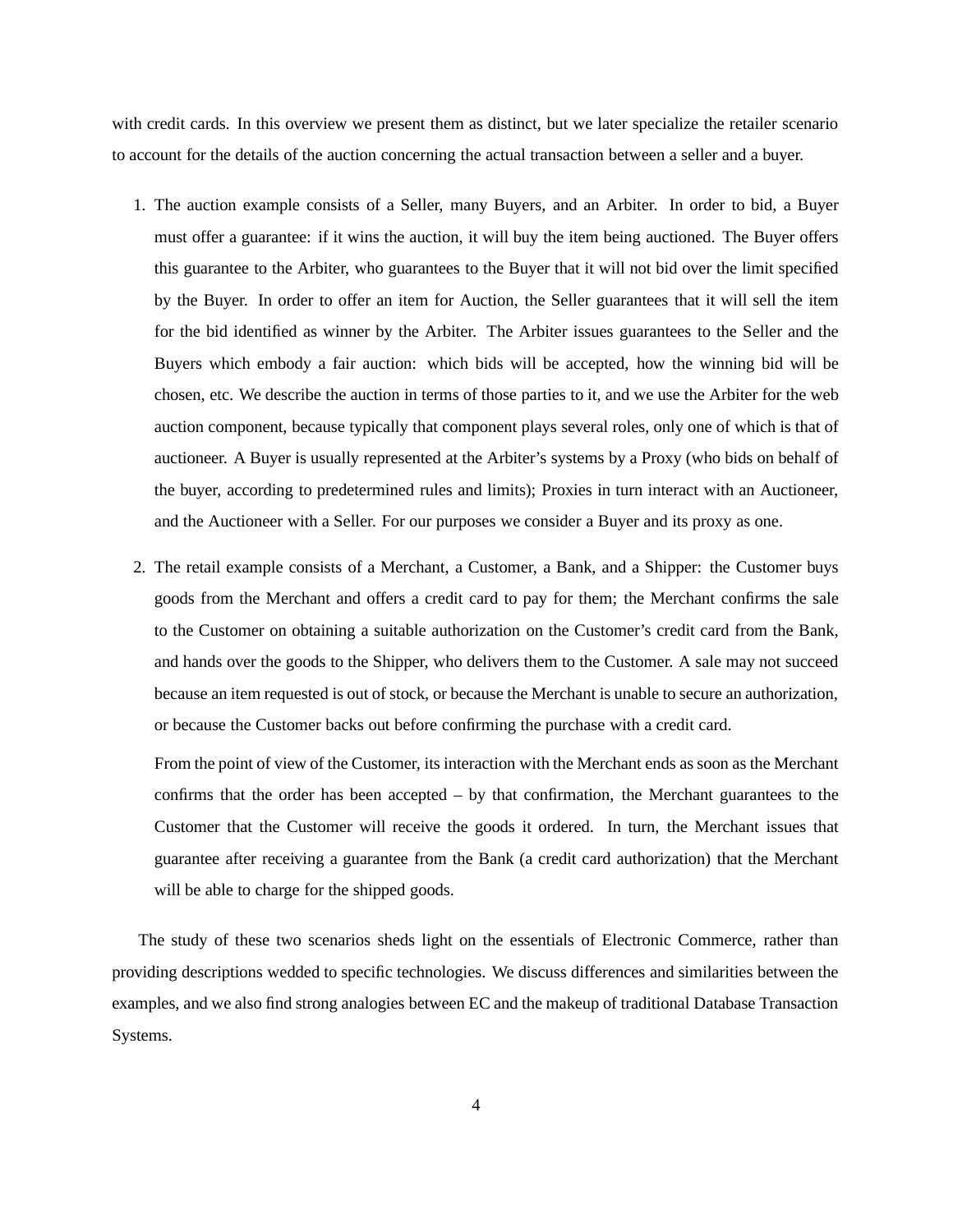To achieve this, we formally study these systems by precisely stating the protocols and guarantees that are involved. We also analyze how the components subsystems support or enforce individual guarantees and protocol specifications. For example, a bank may issue a charge authorization by committing a transaction into its database system, ensuring that the authorization and its effects will persist in spite of failures.

### **1.3 Electronic Commerce Transactions and Advanced Transaction Models**

The parties in Electronic Commerce engage in activities that can be described by workflows [CCPP98] or as long-running transactions. In some sense, the specifications of these workflows or long-running transactions are our protocols. Much work has been done in the area of Advanced or Extended Transaction Models (ETMs) (for example, see [CR94, DHL90, BOGM91, GHM96, WH93]), in which some of the assumptions of traditional database transactions are relaxed to accommodate the needs of other types of applications, while preserving some of the desirable (correctness and) semantics of DB transactions.

We believe that although ETMs are useful tools to characterize ECTs, they are not sufficient. We base our argument on the observation that while ETMs specify protocols, they do not deal with guarantees.

### **1.4 Organization of this paper**

The structure of the rest of the paper is as follows. We formally define guarantees and protocols and introduce notation in Section 2. Then we study the electronic auctions scenario in depth, characterizing the properties of each component and of the system as a whole in Section 3. Section 4 follows with a study of the electronic retail scenario, including a discussion of its relationship with the auction scenario. In both examples we state some properties and show how guarantees and protocols contribute to proving their validity. Finally, in Section 5 we place this work in the broader context of Electronic Commerce and Extended Transaction Models, we show analogies between the EC scenarios and a database transactional system, and indicate directions of future work.

# **2 Definitions and Notation**

This section describes the ingredients of the framework we use to state the guarantees, protocols, and system properties.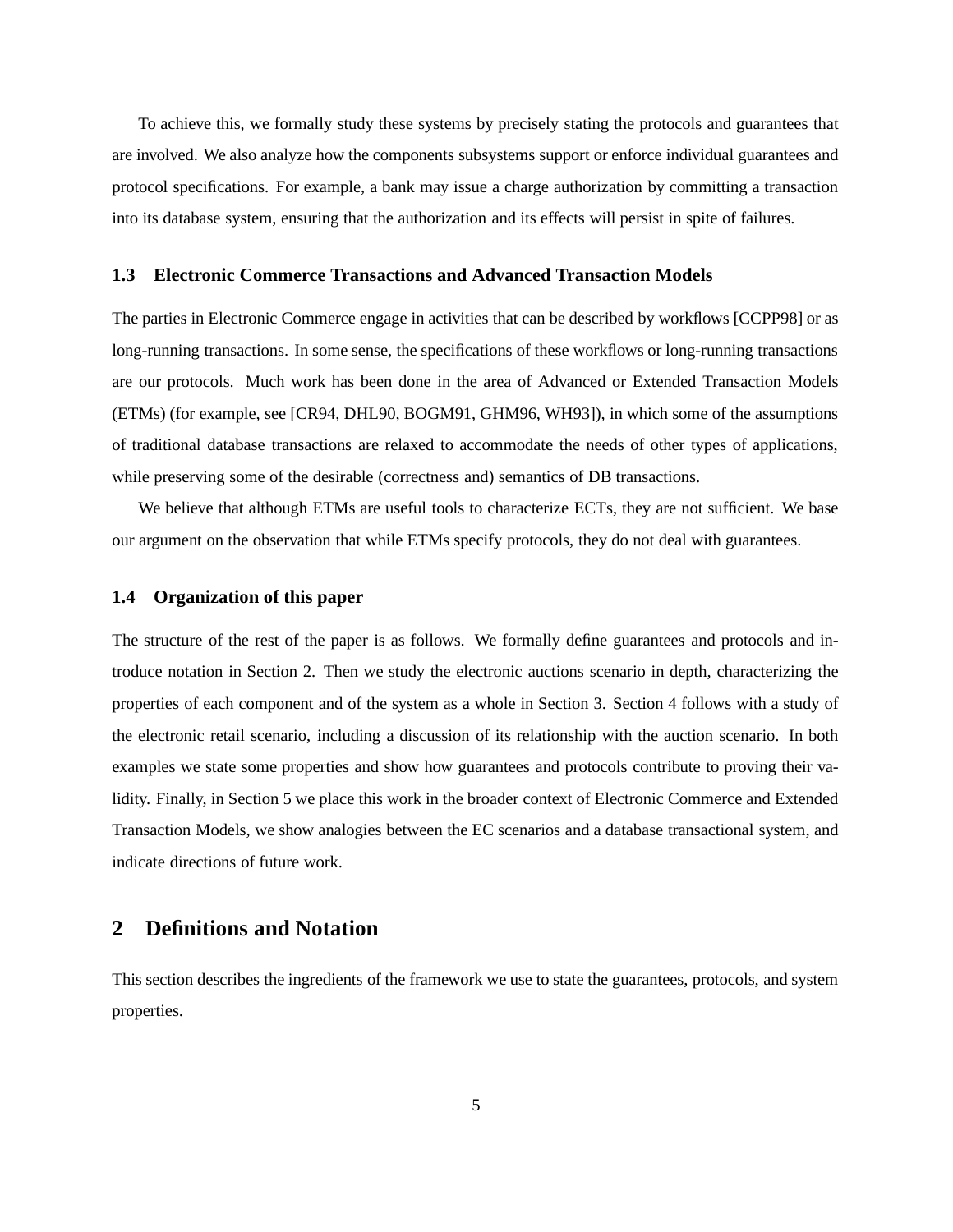High-level *system properties* specify the expectations of a system as a whole. For example, an Electronic Commerce system should require that money always be exchanged for goods.

Component-wise properties, *guarantees* and *protocols*, are useful to decompose those expectations into requirements on components (parties) of the system, and symmetrically to show that given those componentwise properties, desirable high-level system properties hold for the whole.

## **2.1 Predicates on Events in a History**

We represent the behavior of a system by considering operations and other important *events* which change the state of the system and the world; these events form the system's *history*. The history  $H$  of the system is a partial order on all the events.

We write predicates over the events in the history using standard notation. Symbols with the usual meanings are:  $=$  (identity),  $\Rightarrow$  (logical implication),  $\in$  (element belongs to set),  $\forall$ ,  $\exists$  (quantifiers for all and there exists), : (such that),  $\land$ ,  $\lor$  (logical *and* and *or*), etc. The single arrow symbol  $\rightarrow$  denotes precedence:  $E_0 \rightarrow E_1$  means, should both events occur in the history, event  $E_0$  precedes event  $E_1$  in the (implied) history . We denote the events with their name written in small capitals, possibly with a subscript to identify different instances of the same type. For example: CLOSE-AUCTION,  $BID_i$ ,  $BID_k$  are all events. When necessary, we identify an attribute of an event by appending its name with a dot; for example  $BID_k.Buyer$ denotes the buyer associated with the  $k^{th}$  bid.

We describe the behavior of the system via logical predicates, which specify when and how one event is influenced by the occurrence of other events in the history. Events may be further bound to applicationspecific values: for example, an event signifying a purchase may have attached to it values that name the item purchased and specify the item's price. These statements are formalized as *logical predicates* on events in history and their values.

We use the combination of statements about where (or in which order) events appear in a history, and the binding of the values for each instance, to capture the behavior of a system, and the rules on that behavior.

#### **2.2 Protocols, Guarantees, High-level Properties**

We gave an informal description of protocols, guarantees, and higher-level properties in Section 1.1; here we characterize those concepts in depth, and in we show them in use in Sections 3 and 4.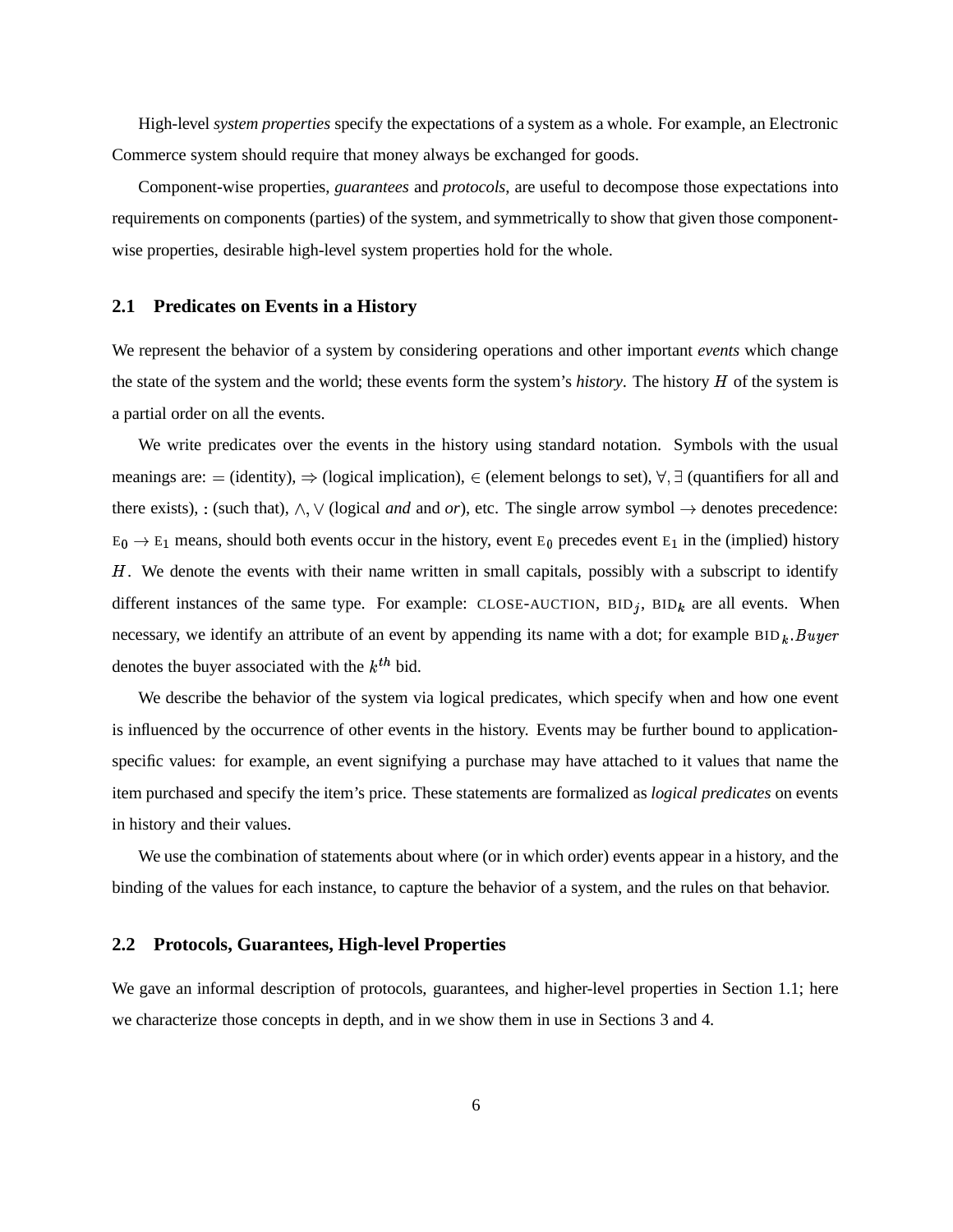**Protocols.** The purpose of a protocol is to dictate correct behavior, by placing conditions on the presence of some event in the system's history or on the precedence relationships between events. Thus a protocol is typically specified using logical expressions involving precedence constraints. For example:

bid-up  $\forall j, k \text{ BID}_j \rightarrow \text{BID}_k \Rightarrow \text{ BID}_j \text{. price} < \text{BID}_k \text{. price}$ 

This says that a new bid is always higher than all the preceding bids.

**Guarantees.** The purpose of a guarantee is to express that, given certain conditions, some desirable effect (operation) *will eventually happen* in spite of intervening failures. This assurance is a promise given by one autonomous system component to another, and, counting on it, the beneficiary can in turn offer other promises, ultimately yielding properties for the system as a whole.

A guarantee is a predicate of a temporal nature: it states that, if a certain operation is done now, from some point in the future on, it will be possible to successfully invoke and execute a specified operation. We state guarantees in the context of understanding how the components of a system interact with each other, and especially to describe the expectations of each component. In this sense, a guarantee is a promise one component makes to another. Thus a component (the *requestor*) typically executes an operation whose success results in the granting of a guarantee by another component (the *guarantor*). The lifetime of a guarantee goes through the events of being granted, triggered, bound, and discharged, in that order, although some events may happen simultaneously.

First, the guarantee is *granted*. This by itself does not imply that the requestor will exercise the guarantee; that is, the guarantor *may or may not* have to deliver on its promise to discharge the guarantee. But, once the guarantee is *triggered*, the guarantor *will* have to deliver on its promise; however, some details about the "variables" associated with the guarantee may be still undefined. Third, the guarantee is *bound*, at which point all the variables associated with it have values assigned to them. Finally, the guarantee is *discharged*, that is, its promise will be fulfilled. (Figure 1 summarizes the features of guarantees.) To be concrete, consider this guarantee from the auction example in Section 3:

will-ship-item $(S,A,\texttt{REG-SELECT},\texttt{FIRST-BID},\texttt{CLOSE-AUCTION}(\textit{winbid}.Buyer),\texttt{SHIP-ITEM})$ This says that Seller  $S$  guarantees to Arbiter  $A$  that it will ship item to the Buyer associated with the winning bid; the guarantee is granted at REG-SELLER, triggered by FIRST-BID, bound at CLOSE-AUCTION, when A identifies the winning bid and the corresponding Buyer, and discharged at SHIP-ITEM. The template for a guarantee is then: guarantee-name  $(Guarantor, Requestor, GRANT, TRIGGER, BIND, DISCHARGE)$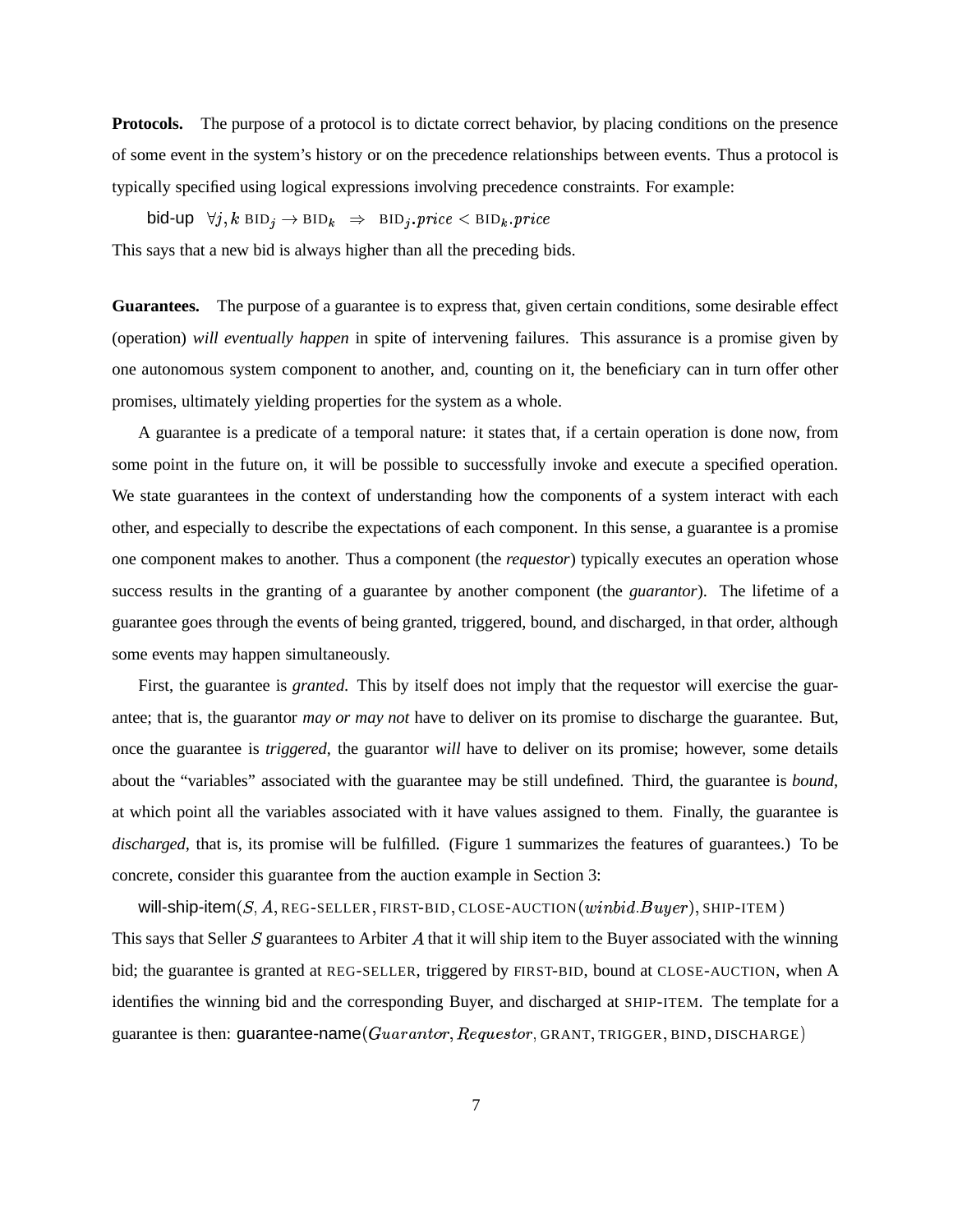In terms of events and histories the meaning of the guarantee can be expressed as follows:

 $(\text{\texttt{GRANT}}\in H \wedge \text{\texttt{TRIGGER}}\in H) \Rightarrow (\text{\texttt{DISCHARGE}}\in H \wedge (\text{\texttt{TRIGGER}}\rightarrow \text{\texttt{DISCHARGE}}))$ 

In temporal logic terms, this can be written (where  $\diamond$  is the temporal operator *eventually*):

GRANT  $\Rightarrow$  ( <code>TRIGGER</code>  $\Rightarrow$   $\diamond$  <code>DISCHARGE</code> )

In the above temporal statement, we have abused notation for the sake of brevity: the "predicate" referred to by each event name E should in fact be " $E \in H$ ".

Both formulations say that if the guarantee has been granted, once it is triggered it will eventually be discharged. For simplicity we do not specify the event BIND, which does not significantly add to the semantics of whether a guarantee is discharged (BIND specifies when certain *values* associated with the guarantee will be bound, and always occurs between TRIGGER and DISCHARGE).

Although we do not address all aspects of guarantees in this paper, we briefly mention them here.

- Guarantees may include an expiration (for example, credit card authorizations expire after a while) or other clauses for withdrawal by the guarantor.
- Guarantees may allow the requestor to release the guarantor from a guarantee when it is no longer needed.
- A guarantee may involve more than two parties: a system component (requestor) may ask for a guarantee which will be used by another (*beneficiary*). Also, a component may offer a guarantee that is actually supported by another (*honorer*); this generally is a way of hiding or abstracting guarantees between the guarantor and the honorer. For instance, in the auction example, the Arbiter offers the Seller a guarantee that some Buyer will buy if there is a bid, but this is supported by guarantees from Buyers to the Arbiter.
- Typically, the guarantor gives some sort of receipt or key to the requestor. For example, when a merchant obtains a credit card authorization from a bank, the merchant is given an *auth-id*. When the merchant later wants to submit a charge on that credit card, it presents the *auth-id* to the bank in order to validate the charge. Although it is the bank's commitment that it will remember what *auth-id* stands for *in spite of failures*, it is the responsibility of the merchant to safeguard its copy of *auth-id* also in spite of failures.
- Even though for the purposes of our discussion here we assume that guarantees are either discharged at most once, or their discharge is idempotent, this need not be the case in general.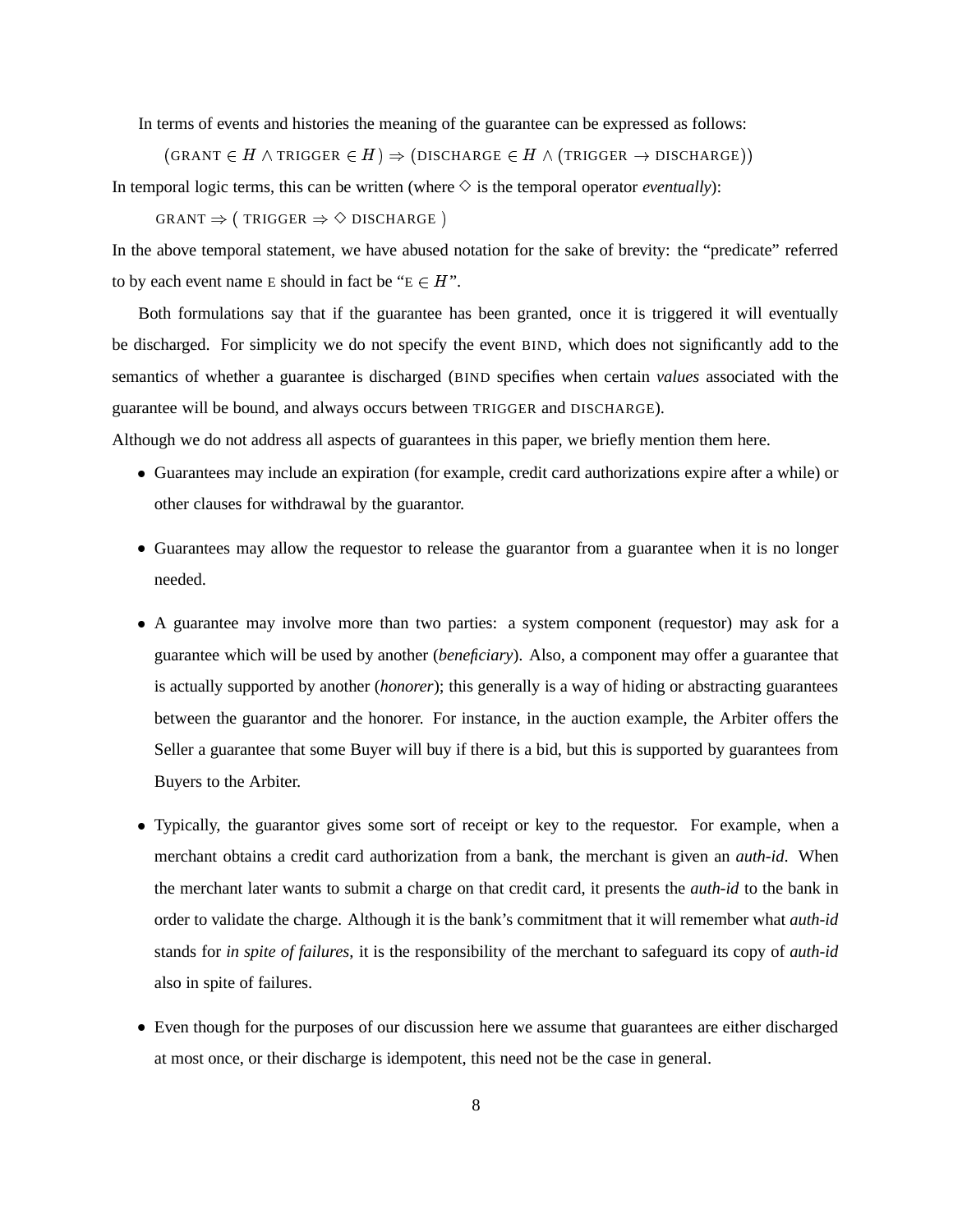Quite often, there is an interdependence amongst guarantees. We have observed examples in which a component may rely on another guarantee in order to discharge its guarantee. Also, obtaining one guarantee may preclude requesting another.

| parameter        | description                                    | example                                           |
|------------------|------------------------------------------------|---------------------------------------------------|
| Requestor        | component that requests the guarantee or       | merchant requests an authorization for a credit   |
|                  | benefits from it, usually the same             | card for some amount                              |
| Guarantor        | component that offers the guarantee or honors  | bank guarantees it will pay credit card charge it |
|                  | it, usually the same                           | had previously authorized                         |
| <b>GRANT</b>     | after the grant event, the guarantee has been  | seller registers for an auction and promises ar-  |
|                  | obtained by the requestor who may or may       |                                                   |
|                  | not use (trigger) it                           | biter to pay commission if there is a sale        |
| TRIGGER          | after the trigger event, the guarantee will be | merchant presents charge request, with autho-     |
|                  | used                                           | rization ID                                       |
| <b>BIND</b>      | event after which values of guarantee are      | auction ends, defining final sale price for item  |
|                  | bound; happens at or after triggering          |                                                   |
| <b>DISCHARGE</b> | at this event the guarantee is used and its    | seller ships the item to the buyer                |
|                  | promise fulfilled                              |                                                   |

Figure 1: Characteristics of a Guarantee

**High-level properties.** This catch-all "high-level" designation is for properties that characterize a system in the most abstract manner. They are also high-level in that they can be constructed from guarantees and protocols. We distinguish between two groups of high-level properties:

1. properties of a broader class of systems (e.g. electronic commerce in general).

An example of an electronic commerce property (we term it EC invariant) is that goods be exchanged for money. Figure 2 lists some common invariants, described by Tygar [Tyg96] as forms of "atomicity."

2. Properties specific to the system under consideration (e.g. the web auction scenario).

An example of a system-specific property is the expectation that the highest bidder in an auction will get the item being auctioned.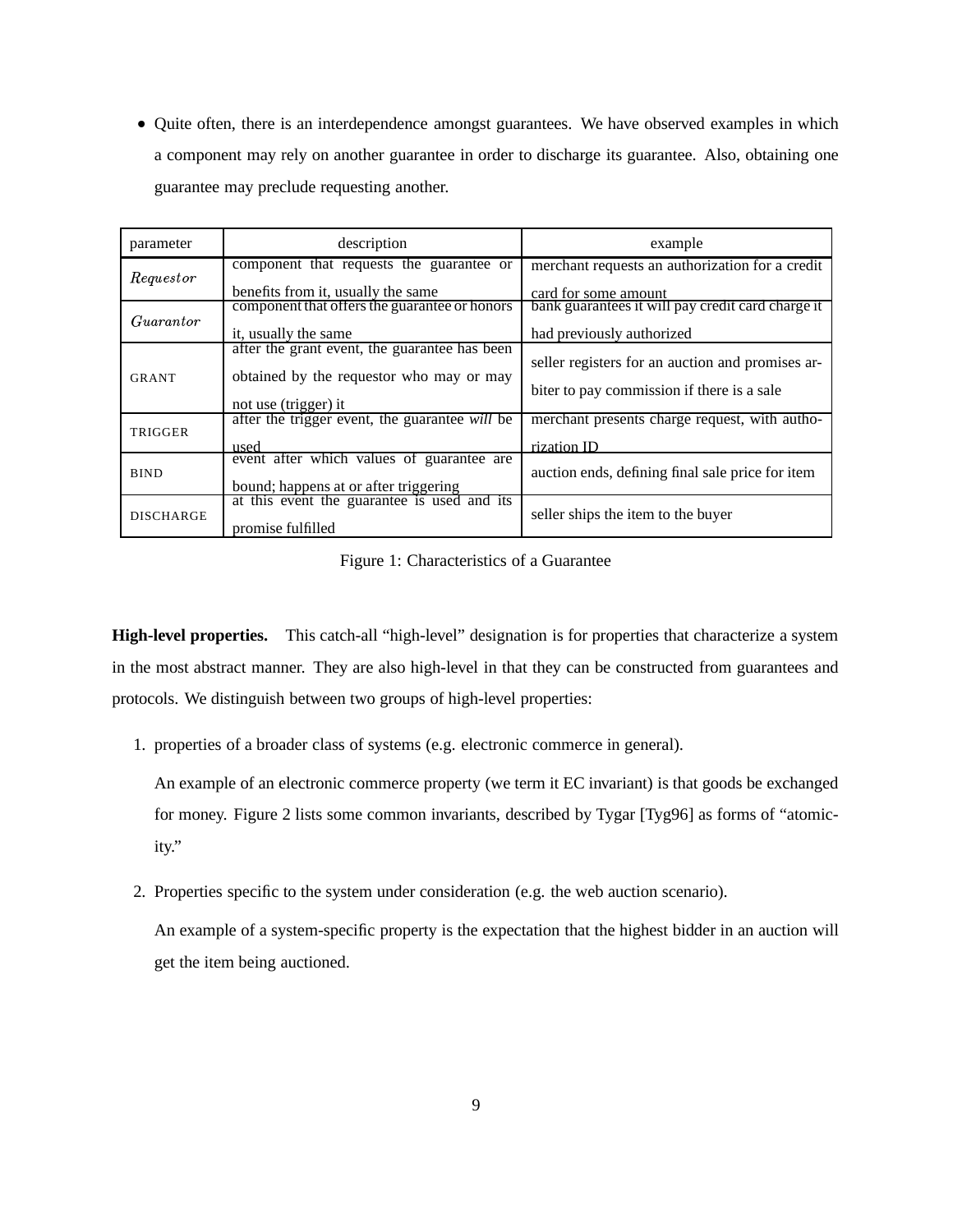| property              | description                                                        | example                                                |
|-----------------------|--------------------------------------------------------------------|--------------------------------------------------------|
| Money<br>Atomic       | Money is never destroyed                                           | A cash transaction, with physical preservation of cash |
| Goods<br>Atomic       | Goods are exchanged for Money,<br>and Money Atomic                 | A cash-on-delivery purchase                            |
| Certified<br>Delivery | Both parties verify what goods were<br>exchanged, and Goods Atomic | Delivery with exchange of crypto certificates          |

Figure 2: Electronic Commerce Invariants

# **3 Auctions on the Web**

In this section we study an example based on Web Auction sites such as eBay.com and Amazon.com, which, offer support for individuals to buy and sell through software-controlled auctions. Our focus is on characterizing this EC scenario in terms of the expectations of all the participants, distinguishing its essentials from particulars of the supporting technology.

Consider a simple auction scenario, comprised of a Seller, many Buyers, and an Arbiter; for simplicity, we assume that items are auctioned one at a time, and we do not consider a separate shipper component. Briefly, an auction proceeds as follows: A Seller places an item for auction with the Arbiter; this involves specifying a few auction parameters (base amount at which bidding begins, and optionally, reserve price, take-it price, whether there's a first-bidder discount, auction duration, etc.). Prospective bidders (the Buyers) register themselves with the Arbiter; this involves promising to buy any item whose auction a Buyer wins. The Arbiter opens the auction as specified, and proceeds to accept bids per the terms of the auction; eventually, the Arbiter closes the auction and declares a winning bid (the price to be paid for the item), and a winner (the buyer who placed the winning bid). Then the Seller and winning Buyer communicate and exchange payment for the item.

In the rest of this section we examine in detail this Web Auction scenario. We describe it in terms of the guarantees the different parties request or grant, and the protocols they follow. We also identify the high-level properties that hold in this scenario, both specific to the Web Auction and general to Electronic Commerce. By showing how the former supports the latter, we decompose the system in terms of the properties that it must maintain in order to function correctly. In particular, we identify phases of the electronic commerce transaction that is a Web Auction and how the guarantees ensure that, past a point of no return, a transaction is assured of successful completion.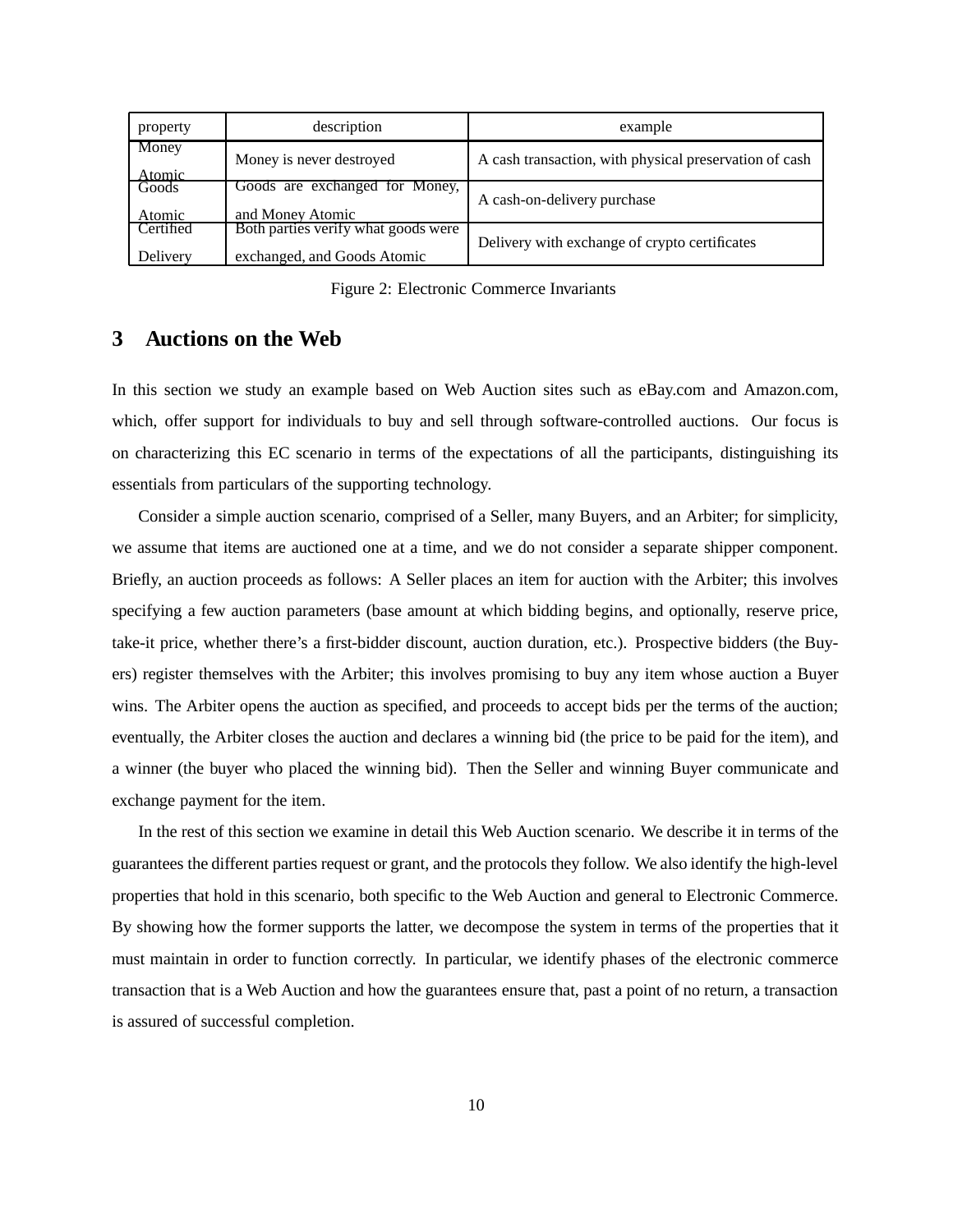### **3.1 Protocols followed in a Web Auction**

The following specifies the protocols followed by the different parties to an auction.

 $\bullet$  before-open  ${\rm REG\text{-}SELECT} \to {\rm OPER\text{-}AUCTION}$ 

There must exist a Seller registered for there to be an auction.

• after-close The following states the events that can only happen after the auction closes:

 $\text{CLOSE-AUCTION} \rightarrow \text{PAY-BID}$  $\text{CLOSE-AUCTION} \rightarrow \text{PAY-COMM}$  $\text{CLOSE-AUCTION} \rightarrow \text{SHIP-ITEM}$  $\text{CLOSE-AUCTION} \rightarrow \text{GET-ITEM}$ 

In our scenario, we require no ordering amongst events PAY-BID, PAY-COMM, SHIP-ITEM, and GET-ITEM. But if the Seller and the Buyer settle among themselves, as in Amazon.com,  $PAY-BID \rightarrow SHIP-ITEM$  must hold too, plus other requirements; see Section 4. Also, here we assume perfect, instant shipping in our model (seeSection 3.3). If we considered the shipper we would have to introduce:  $SHIP-ITEM \rightarrow GET-ITEM$ .

• bid-time  $\forall k$  open-AUCTION  $\rightarrow$  BID<sub>k</sub>  $\rightarrow$  CLOSE-AUCTION

All bids happen between open and close of the auction.

 $\bullet$  bid-base  $\forall k$  BID<sub>k</sub>.price  $\geq$  basebid

All bids are above a predetermined minimum, the basebid.

• bid-up  $\forall j, k \text{ BID}_j \rightarrow \text{BID}_k \Rightarrow \text{ BID}_j \text{ price} < \text{BID}_k \text{ price}$ 

A new bid is always higher than all the preceding bids.

• bid-max  $\forall k: B_{I_k} = \text{BID}_K.Buyer \ \Rightarrow \ \text{BID}_K-price} \leq B_{I_k}.maxbid$ A Buyer always bids at most up to its own self-imposed maximum.

## **3.2 Guarantees for a Web Auction**

Here we consider the guarantees made by the parties to each other. Each guarantee represents a promise on the part of its guarantor that it will perform in a certain way, maintaining some property of interest to the grantee. For example, a Buyer promises to buy an item if it is the winning bidder in that item's auction; a Seller promises to pay a commission to the Arbiter if the item is bid on. We summarize the guarantees in Figure 3, and we elaborate on the details of each in the timeline of the next subsection.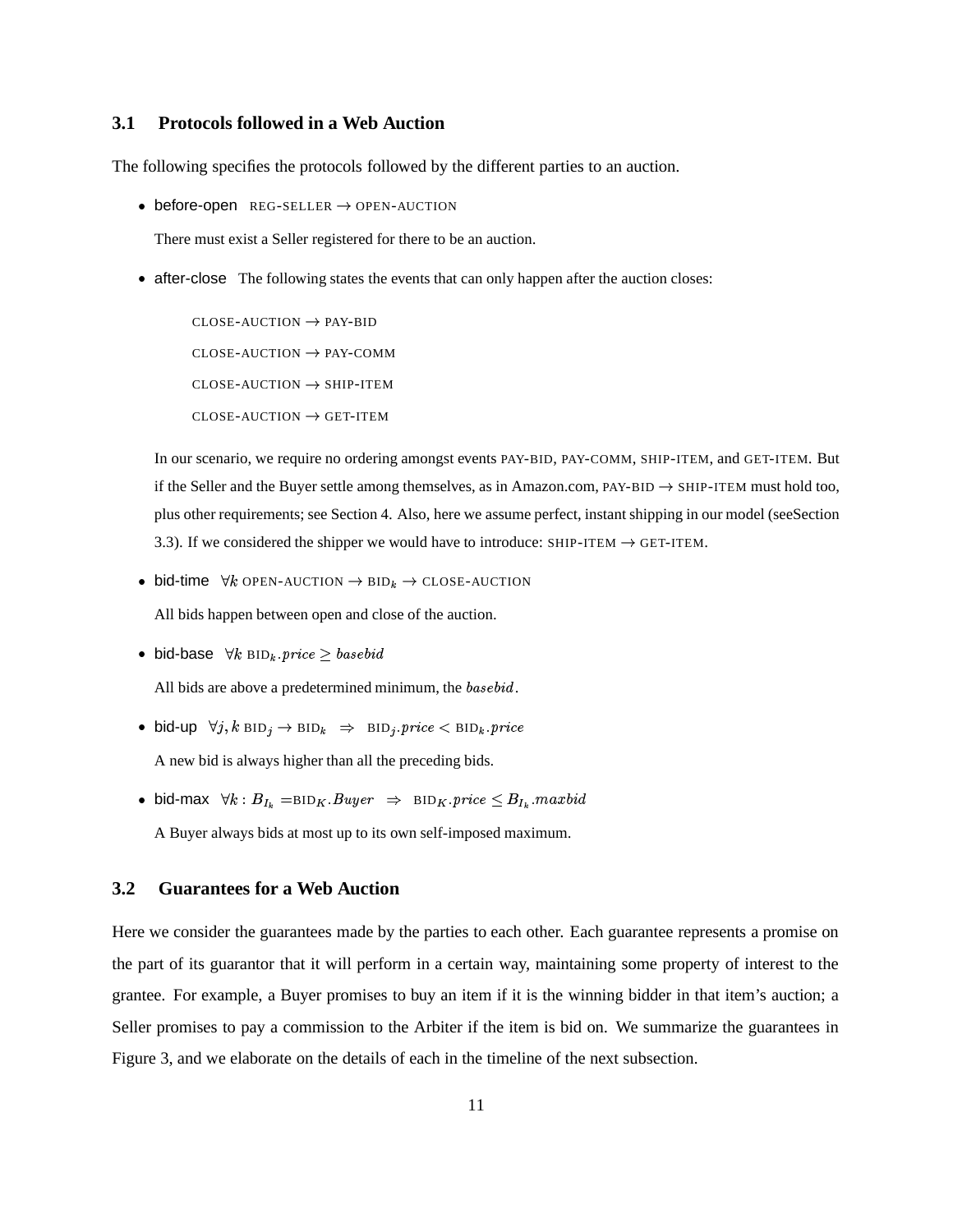| guarantee name     | guarantee informal description                                                             |
|--------------------|--------------------------------------------------------------------------------------------|
| will-open-auction  | Arbiter will open the auction as per agreement with Seller.                                |
| will-close-auction | Arbiter promises (to all) to close the auction as per agreement with Seller.               |
| will-id-winner     | Arbiter will identify for Seller the winning bid at the close of the auction.              |
| will-ship-item     | Seller will ship item to Buyer indicated by Arbiter                                        |
| will-pay-comm      | If Arbiter identifies a Buyer with a winning bid, Seller will pay a commission to Arbiter. |
| will-get-item      | Arbiter promises that if Buyer wins the bidding then Buyer will get the item.              |
| will-pay-bid       | If Buyer wins the bidding, Buyer will pay winning bid price to Seller                      |

Figure 3: Web Auction Guarantees

## **3.3 Timeline of a Web Auction**

Here we outline how a Web Auction proceeds in terms of its significant events, highlighting the granting, triggering, binding and discharging of guarantees, and the protocols followed, by all the parties in the auction. The Web auction we consider is the simplest online version of an English Auction, in which buyers bid in front of one another during a certain period, and the auctioneer records each bid, assigning the (single) item auctioned to the winning buyer. The winning buyer is the one who made the highest bid before the closing of the auction, and the price to be paid is the value of that bid; the seller pays a commission to the auctioneer. Online auctions typically last days and close at the announced closing time, with some extension if there is active bidding. Typically, the auction continues past its announced end if there was any bidding in the last ten minutes. Also, the auction website typically conflates several actors of the auction, in that it represents the auctioneer, who takes bids and defines the winner, and the buyers, each of whom has a proxy bidding on their behalf at the auction website, according to predetermined limits. Thus to avoid confusion in the sequel we refer to an Arbiter as the neutral entity which regulates the progress of the auction. See the graphical representation of the timeline of the auction<sup>5</sup> in Figure 4.

- 1. REG-SELLER Seller registers item with Arbiter for sale, specifying base bid, and optionally reserve price, take-it price, auction period, etc. Success of the Registration generates guarantees from Arbiter  $A$  to Seller  $S$ and from  $S$  to  $A$ :
	- $\bullet \;$  will-open-auction  $(A, S, \text{\tiny REG-SELECT}, \text{\tiny REG-SELECT}, \text{\tiny REG-SELECT}, \text{\tiny REG-SELECT}, \text{\tiny OPEN-AUTION})$

<sup>&</sup>lt;sup>5</sup>To reduce clutter we omit guarantees will-open-auction and will-close-auction from Figure 4.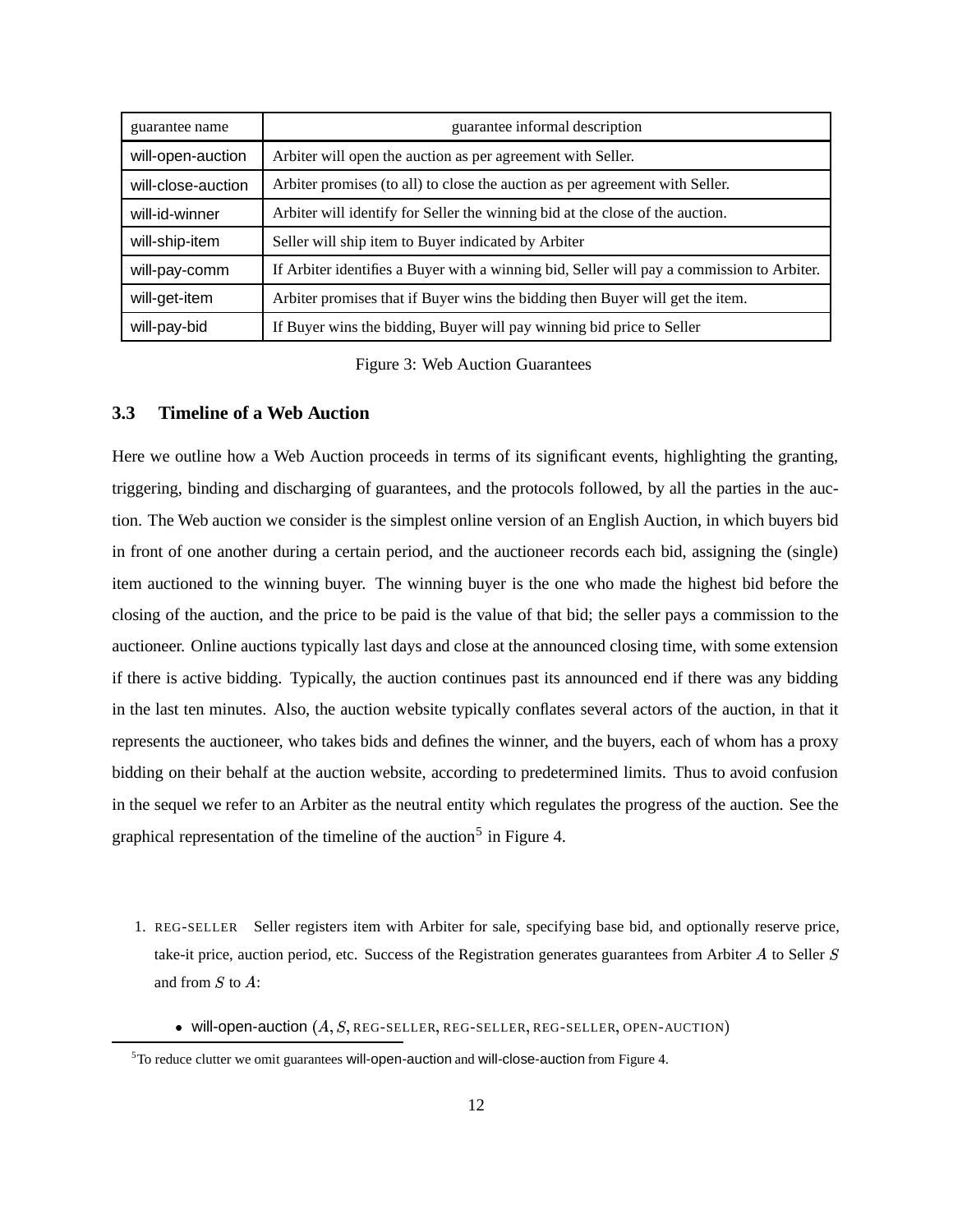

Figure 4: Timeline of a Web Auction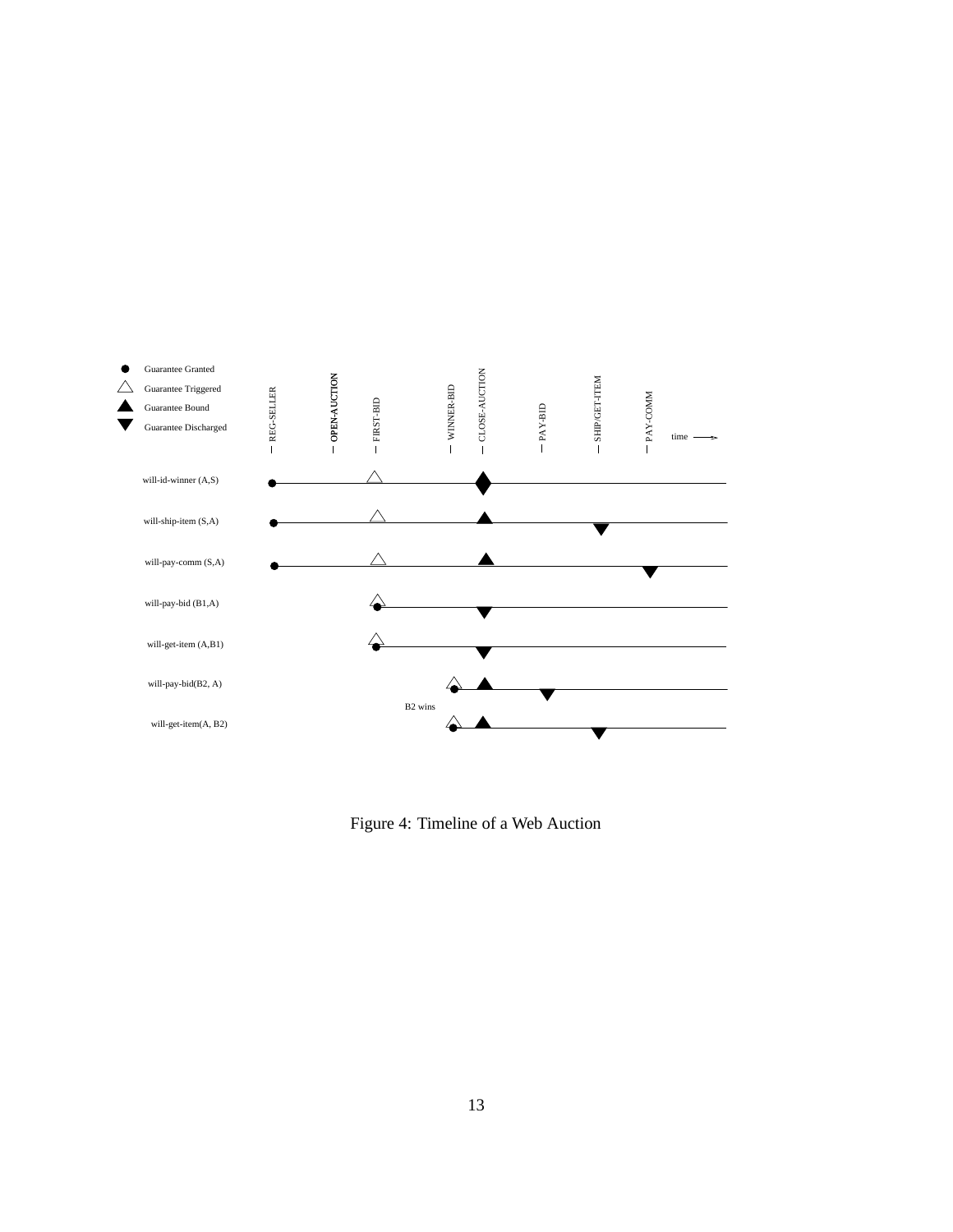Arbiter will open the auction as per agreement with Seller.

- $\bullet \;$  will-close-auction  $(A, \mathit{all}, \texttt{REG-SELECT}, \texttt{OPEN-AUCTION}, \texttt{OPEN-AUCTION}, \texttt{CLOSE-AUCTION})$ Arbiter promises (to all) to close the auction as per agreement with Seller. The duration of the auction is part of this guarantee, but we do not make time explicit in its description.
- $\bullet \;$  will-id-winner $(A, S, \text{\tiny REG-SELECT-RED}, \text{\tiny CLOSE-AUTION}(\textit{winbid}), \; \_)$

Arbiter will identify the winning bid of the auction, i.e., the Buyer who made the winning bid and the bid's amount  $(whichBuyer, window, price)$ . The guarantee is triggered by the FIRST-BID event and is both bound and discharged at the event CLOSE-AUCTION.

We assume for simplicity that the auction will have at least one bid;  $winbid$  is undefined if there are no bidders in the auction.

- $\bullet \;$  will-ship-item $(S, A, \texttt{REG-SELECT-BID}, \texttt{CLOSE-AUCTION} (which id. Buyer), \texttt{SHIP-ITEM})$ Seller will ship item to the winning bid Buyer; the guarantee is triggered by FIRST-BID but only bound at CLOSE-AUCTION, when Arbiter identifies the winning bid and the corresponding Buyer. It is discharged by the event SHIP-ITEM.
- $\bullet \;$  will-pay-comm $(S, A, \texttt{REG-SELECT}, \texttt{FIRST-BID}, \texttt{CLOSE-AUCTION}(\textit{winbid.price}), \texttt{PAY-COMM})$

Seller will pay commission on the sale to the Arbiter; the guarantee is triggered by FIRST-BID but only bound at CLOSE-AUCTION, when Arbiter identifies the winning bid and the corresponding item sale price, from which the commission is calculated. It is discharged at event PAY-COMM.

*Remark:* Buyers must also register to participate in the auction. For simplicity, we assume (as is often the case) that a Buyer registers the first time the Buyer bids. See event BID, below.

- 2. OPEN-AUCTION Arbiter announces it is ready to accept bids. The guarantee will-close-auction is triggered. *Remark:* For simplicity we omit representing time explicitly; if we did, Arbiter would guarantee (to Seller) holding the auction between the times specified by Seller. For the purposes of this example, it is enough to have
- 3. BID<sub>1</sub> ... BID<sub>N</sub> One or more bids are made. Each bid causes the following guarantees to be granted (BID  $. Buyer$ is the buyer who issued the bid):
	- $\bullet \,$  will-pay-bid( <code>BID.Buyer, A, BID, CLOSE-AUCTION</code>  $\wedge$   $\wedge$   $\wedge$   $\wedge$   $\wedge$   $\wedge$   $\wedge$   $\wedge$   $\wedge$   $\wedge$   $\wedge$   $\wedge$   $\wedge$   $\wedge$   $\wedge$   $\wedge$   $\wedge$   $\wedge$   $\wedge$   $\wedge$   $\wedge$  $\texttt{CLOSE-AUCTION}(\textit{winbid. price}), \text{ PAY-BID})$

the open and close events to bound the occurrence of the bid events in the auction.

B promises A that it will pay (Seller) *if* it wins the auction; the binding at CLOSE-AUCTION states the amount to be paid. The guarantee is discharged at event PAY-BID.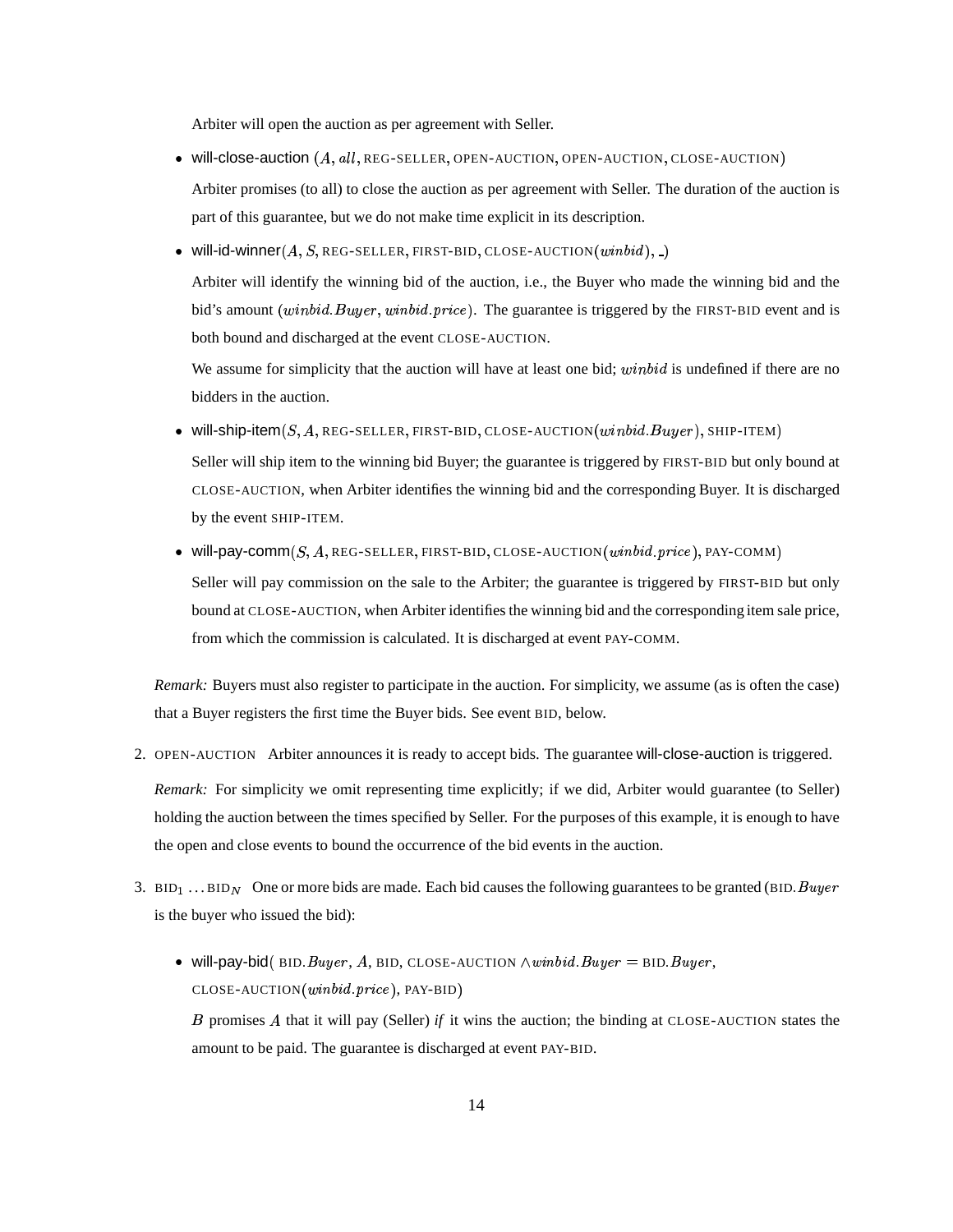• will-get-item(A,  $\text{BID} \text{Buger}$ ,  $\text{BID}$ , CLOSE-AUCTION  $\wedge \text{winbid}$ . Buyer = $\text{BID}$ . Buyer, GET-ITEM) Arbiter  $A$  promises that *if* BID. Buyer wins the bidding then it will get the item. The guarantee is not just granted and triggered by the event BID. If  $BID.Buyer$  wins, the guarantee is bound at CLOSE-AUCTION and discharged at SHIP-ITEM, which by convention we assume is the same as GET-ITEM, in order to abstract away the behavior of the shipper.

FIRST-BID: If this is the first bid of the auction, the event triggers guarantees will-ship-item and will-pay-comm. *Notation:* We abuse notation and write FIRST-BID to identify the first BID event.

*Remark:* The first bid is a point of no return for the Seller and Arbiter: from here on there will be a sale, and a commission will be paid, even if the buyer and the price are not established yet. We assume that there is at least one bid in each auction to keep the example simple.

4. CLOSE-AUCTION Arbiter closes the auction as agreed with the Seller. This event binds and discharges guarantee will-id-winner, as follows. Arbiter identifies the winning bid WINNER-BID (i.e., the winning Buyer and the price), and notifies the winning Buyer and Seller. Arbiter binds *winbid* to the highest bid, i.e.,

Let  $\emph{window}.Buyer = \text{BID}_w.Buyer,$  and  $\emph{window}.price = \text{BID}_w.price,$ 

where w is such that  $\forall k \neq w$  BID<sub>k</sub> price  $<$  BID<sub>w</sub> price. We write WINNER-BID to denote BID<sub>w</sub>.

Now it is certain that *winbid. Buyer* will get item, Seller will get paid *winbid. price.* 

CLOSE-AUCTION also binds will-pay-comm, i.e., Seller will pay commission for the sale to Arbiter.

5. The following events all happen after CLOSE-AUCTION, but need not be ordered with respect to each other.

PAY-BID winbid. Buyer transfers money in amount winbid. price to Seller; this discharges will-pay-bid. SHIP-ITEM Seller ships item to  $\textit{wintbid}$ . Buyer, this discharges guarantee will-ship-winner. To keep the shipper out of the model and the scenario simple, we assume perfect, instant shipping, by making the events for shipping and receiving the item the same.

GET-ITEM = SHIP-ITEM  $\textit{winbid}$ . Buyer receives item shipped by Seller, this discharges guarantee willget-item.

PAY-COMM Seller pays commission to Arbiter, which discharges guarantee will-pay-comm.

It is interesting to note that all three (four, but for simplicity we consider ship and get to be identical) events are independently assured to happen by earlier guarantees. In the case of Amazon, PAY-ITEM must precede SHIP-ITEM because the seller and buyer must agree on the shipping method and therefore cost, which is added to the purchase price. In general, we can remove this precedence requirement if the shipping cost is parameterized: for example, the buyer knows ahead of time all the shipping options and costs for the item in question, or the shipping may simply be free. In this simple example we ignore the shipping costs.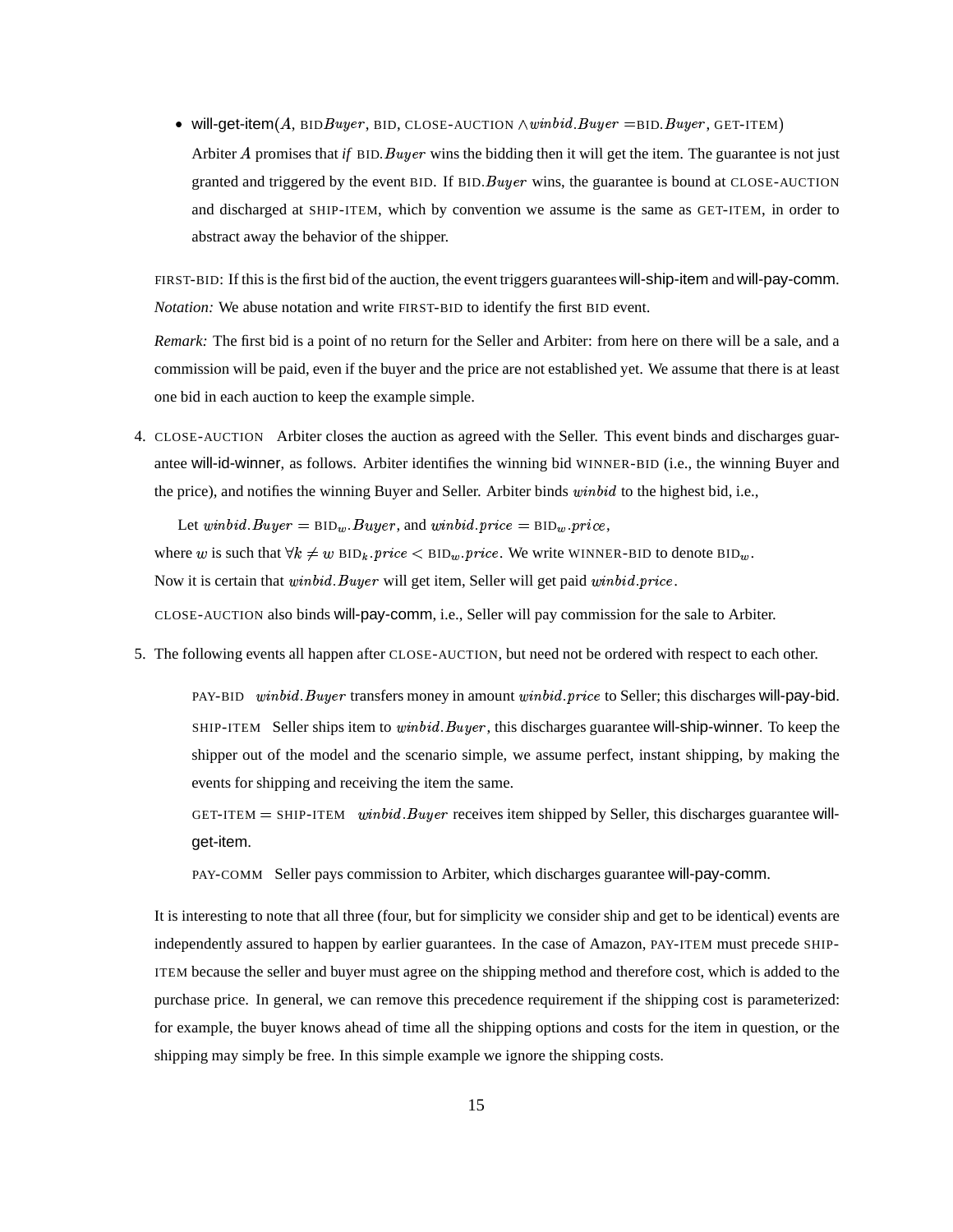#### **3.4 Web Auction High-level Properties**

As mentioned earlier, there are two kinds of high-level properties: the ones that characterize correct Electronic Commerce systems in general – for example, goods atomicity, and the ones that characterize the correct behavior of the specific Electronic Commerce scenario – for example, the highest bidder gets the item being auctioned. In this subsection we consider the high-level properties specific to the Web Auction example. In the next subsection, we consider the global Electronic Commerce Invariants that hold in this example.

We motivate these high-level properties by describing what each party expects of a fairly conducted Web Auction. After characterizing the web auction properties, we show that they hold as a consequence of the guarantees and protocols described before. One class of properties matter to all parties in the auction: for example, that the auction will end, and that there is a well defined winner and price for the item. The second class of properties are important to specific parties: for example, the Arbiter cares that if the auction is held and there is a bidder, the Arbiter will collect the commission.

**Buyer High-level Properties.** Informally, a buyer bidding for an item expects to either (i) win the auction and buy the item at a price less than or equal than its self-imposed maximum bid; or (ii) lose the auction and buy nothing and disburse no money. Also, buyers expect fairness in the auction, i.e., that the winner and losers result per the usual auction rules. Here are the high-level properties for buyers:

- 1. If there is at least one valid bid, there exists a buyer who will win the auction
- 2. The buyer winner of the auction will get the item at the winning bid price.
- 3. A buyer will not pay more than its self-imposed maximum bid.
- 4. The buyer winner of the auction is the highest bidder at the end of the auction.

In the interest of space, we just outline the proofs for the properties here.

Proof outline of Property (1): The set of bids is nonempty and finite; the bids are all distinct; there is thus a unique buyer whose bid is the maximum in the set of bids; that buyer is the winner of the auction. This argument holds for the incremental version of the set – which buyer is the winner changes with each new bid, but there is always a winner. That the set is nonempty comes from the hypothesis - at least one valid bid. That all bids are distinct (in fact, increasing in magnitude) comes from the protocol bid-up; thus, there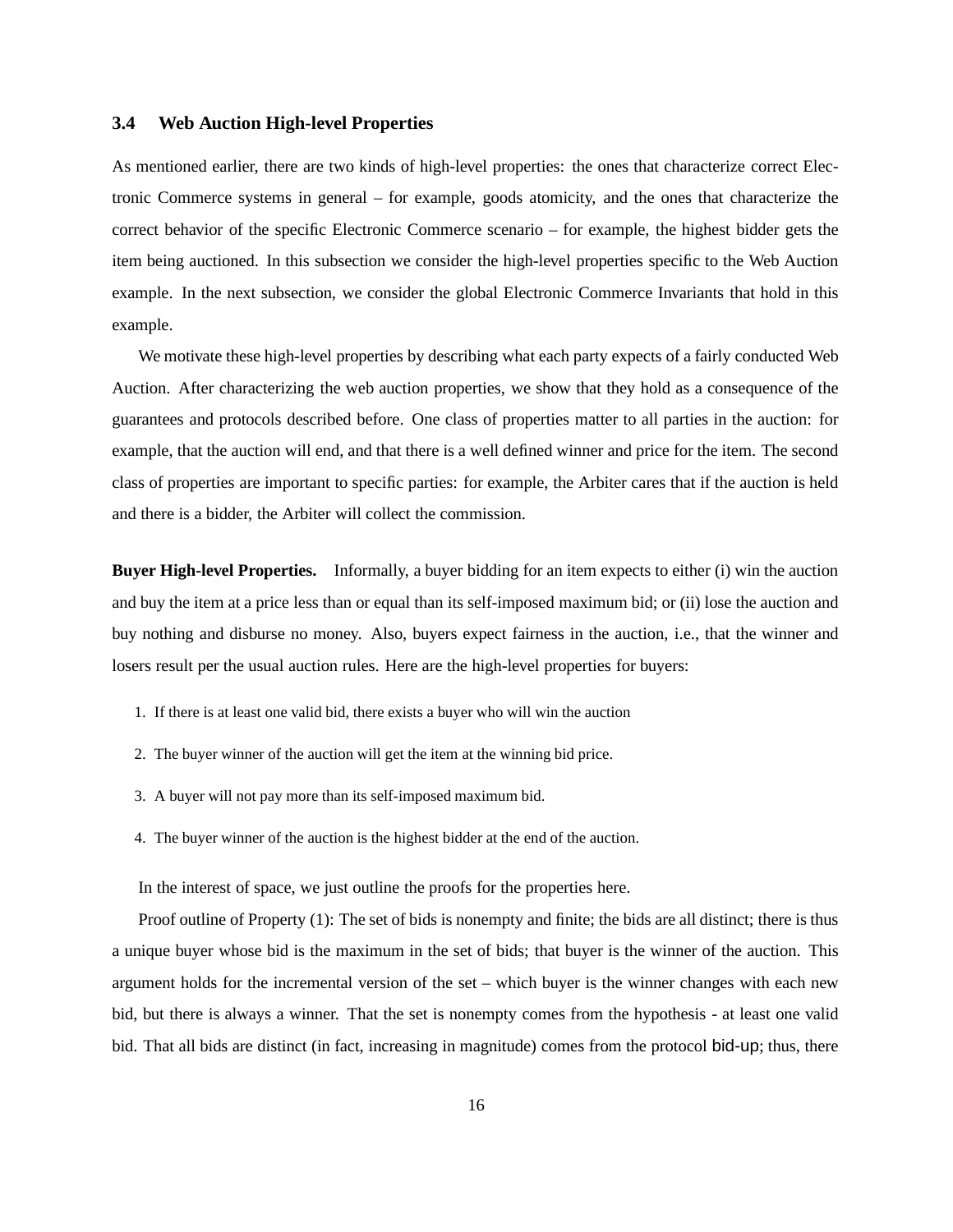is exactly one winner. This covers the existence of a "temporary winners;" to see that the there is a winner of the auction, we must require that the auction end, which fixes the set of bids just described for good. The auction ends because each buyer has a maximum bid; let  $M$  be the maximum of the set of maximum bids  $$ then the auction cannot go beyond a bid of  $M$ , as that would contradict the protocol bid-max that all buyers follow. In fact the auction may not reach that value because it has a time limit specified by the Seller, which the Arbiter guarantees to uphold via its will-close-auction guarantee, but we argue by bounding the bids because in some cases (Amazon) the auction is extended as long as there is a bid in the ten minutes before its announced end, in which case auctions may last beyond the specified closing time as long as there are bidders.

Thus we can formalize the guarantees and protocols as rules on how the set of bids can be modified during the course of the auction.

Proof outline of Property (2). It holds because the Arbiter gives the guarantee will-close-auction, which says that the price quoted is that of the well-defined winning bid, and because the winner has the winning bid by the Arbiter's guarantee will-id-winner.

Property (3) follows trivially from protocol bid-max. The interesting point here is that in a Web auction, the bidding is conducted by a proxy for each buyer; hence, the enforcement of the protocol bid-max can be cast as a guarantee the Arbiter offers each buyer when they register, and then the generation of bids is left to the Arbiter. Were that the case, the granting event of e.g. will-pay-bid would change to some REG-BUYER event instead of the current BID.

Property (4) follows from the binding and discharging of guarantee will-id-winner.

**Seller High-level Properties.** Informally, a seller auctioning an item expects that the item will sell at the base bid value or more, and the buyer will pay the winning bid price. Specifically:

- 1. If there is at least one bid, the item will be sold.
- 2. The price for the item will be the highest amount bid for it.
- 3. The item will be sold for at least the base bid amount specified by the seller.

Proof outline of High-level Property (1). We have assumed in this example that there is at least one bid in the auction, to simplify the treatment, but the property is interesting nonetheless. That the item will be sold means that a buyer will pay for it, and that the same buyer will receive it. Guarantee will-id-winner assures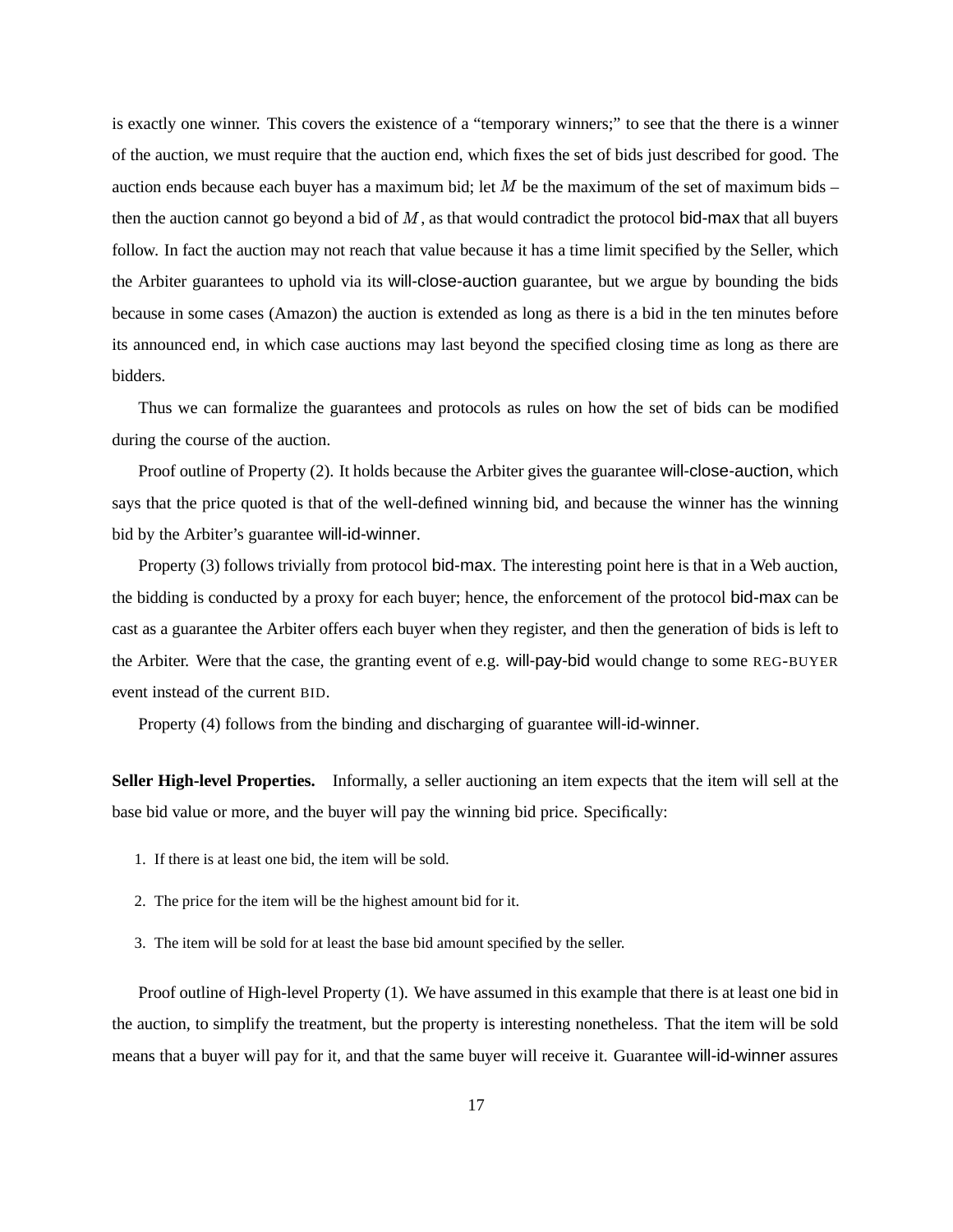the Seller that such a buyer (and price) is well defined: winner. Buyer. The binding of guarantee willship-item ensures the item goes to winner. Buyer. Both guarantees will be eventually triggered and bound because the auction ends (see paragraph above) and guarantee will-close-auction. A similar arguments shows that winner. Buyer will pay its winning bid, thus completing the sale.

Property (2) follows from the semantics of the binding of will-id-winner at event CLOSE-AUCTION. Property (3) follows from the bid-base protocol.

**Arbiter High-level Properties.** Informally, an Arbiter conducting an auction expects that if there is at least one bid on the item, the item will sell and the Arbiter will collect a commission from the Seller. Proving that the Arbiter will collect commission is analogous to Seller property (1) above.

## **3.5 General Electronic Commerce Properties**

Tygar [Tyg96] identifies system-wide high-level properties that are desirable for all Electronic Commerce situations; we call them invariants. These are three kinds of invariants, as summarized in Figure 2.

Here we briefly indicate how these Electronic Commerce properties relate to the high-level properties specific to the auction. Both Money Atomicity and the stronger Goods Atomicity hold, as follows. We can assume Money Atomicity holds because of the underlying method to exchange money – which we have left unspecified but assume it is done with a correct credit-card system. (In the next section, we elaborate this aspect of Electronic Commerce and justify the assumption that goods atomicity is supported with standard credit-card practices).

That Goods Atomicity holds follows from the observation that at the end of the auction there is exactly one Buyer  $(winner.Buyer)$  who will transact with the Seller; the other Buyers will not fulfil their willpay-bid guarantees because the trigger of that guarantee is bound to  $winner.Buyer$ . This is from Buyer Property (1) above. This settles the identification of the buyer. That the money gets exchanged for goods follows from Seller Property (1). Thus we have Goods atomicity in this example.

Our auction example does not provide for Certified Delivery. Amazon.com offers a redress mechanism (for items "materially different" from what was advertised), which coupled with shipping records is a step towards Certified Delivery, albeit using compensation after the fact.

In the next section we discuss another Electronic Commerce scenario.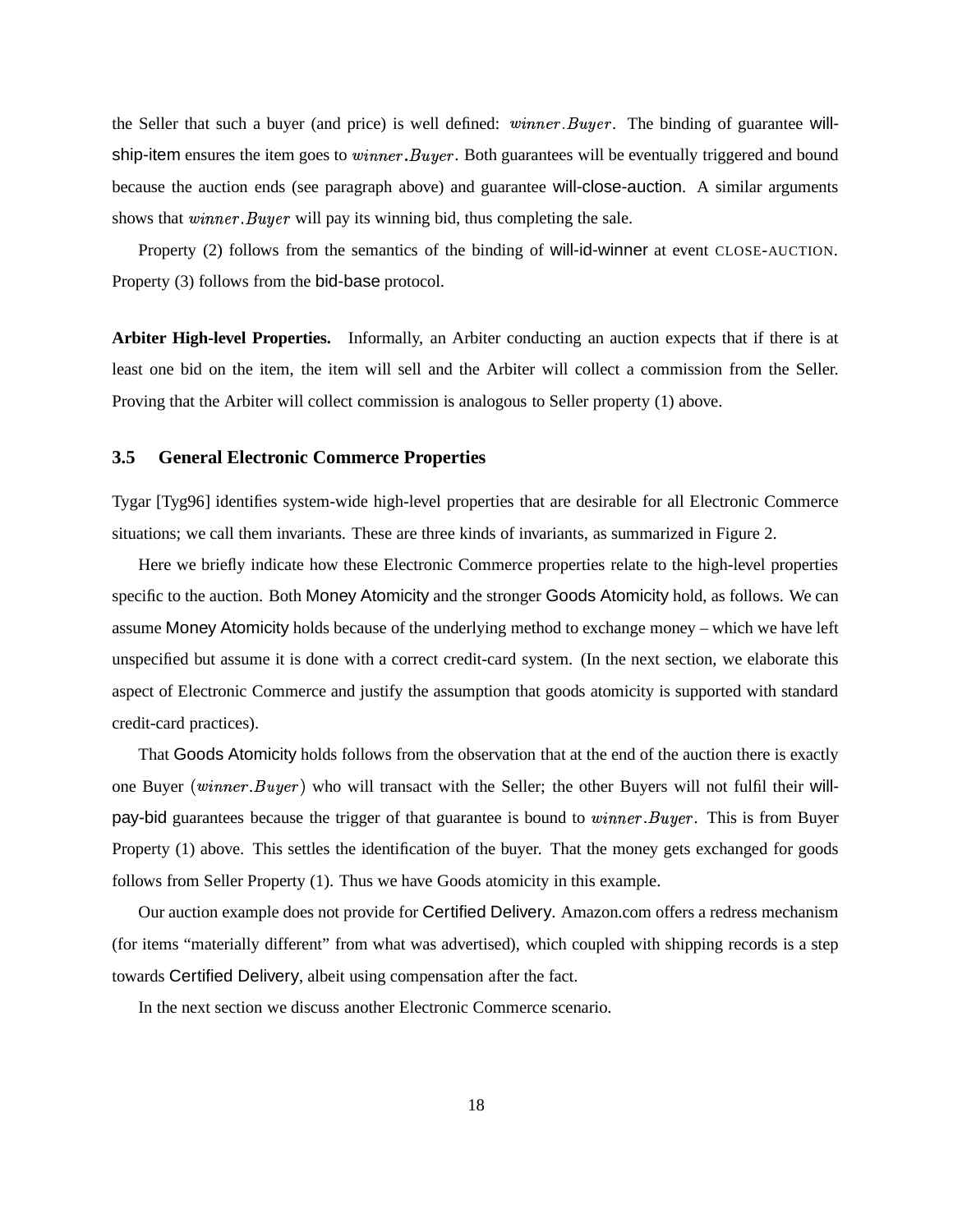# **4 Credit Card Purchase on the Web**

Here we will analyze a scenario of an online Merchant selling to a Customer who pays with a credit card; a Bank functions as a trusted third party for the transfer of money, and a Shipper does the transfer of goods. That scenario proceeds thus: Customer browses, places an order for goods with a credit card, and Merchant checks stock and obtains credit card authorization from Bank (if either fails the sale is cancelled). With item in stock and a charge authorization from the Bank (this is the guarantee the Bank gives the Merchant), Merchant can guarantee Customer that the goods ordered will reach the Customer; the Customer confirmation of purchase triggers both guarantees (delivery, and payment). Merchant uses its own state (that goods are in stock), and a guarantee from the Shipper to support its guarantee to the Customer, and can ship assured of collecting because the Bank guarantees that the future credit card charge will go through. Merchant ships good to Customer via Shipper, and then presents its charge authorization to the Bank to collect the money owed. Later the Shipper verifies the delivery; if the delivery were to fail, compensation must be used; for example Shipper would refund the Merchant who will refund the Bank who will refund the Customer. The atomicity of the exchange of goods for money that is obvious to verify in a conventional, face-to-face cash purchase is obtained here via a multi-phase protocol: Customer supplies credit card, Bank promises to pay, Merchant Ships, then collects, then Customer receives goods. (In this section, M stands for the Merchant,  $C$  for the Customer,  $B$  for the Bank, and  $S$  for the Shipper.) For simplicity, we assume that a single Bank takes care of the Customer and the Merchant's side; in the real world, there would be at least two banks involved, with mutual guarantees for the transfer of charges and payments.

Notice that this scenario subsumes a possible implementation for the exchange of money for goods in the case of the auction. The Merchant is the Seller in that case, and the Customer, the Buyer who won the auction. (In particular, in the Web Auction scenario as described in Section 3, in principle one need not get authorization – Buyer gave a guarantee to Arbiter – or to check Stock –it is in a guarantee that Seller gave Arbiter to be able to put the item on auction.)

Generally, the mechanism involves credit cards and banks. In Amazon.com, for example, one of the options for participants in the auction is to settle their transactions on their own, and that is typically done by credit card. Thus this example shows the composability of our approach, in that it can be used a component of the web auction example to show a particular implementation of one of its portions.

Here it is interesting to consider the fate of guarantees in the face of failures. For example, the credit card authorization issued by the Bank, which guarantees that a later charge will be accepted and the money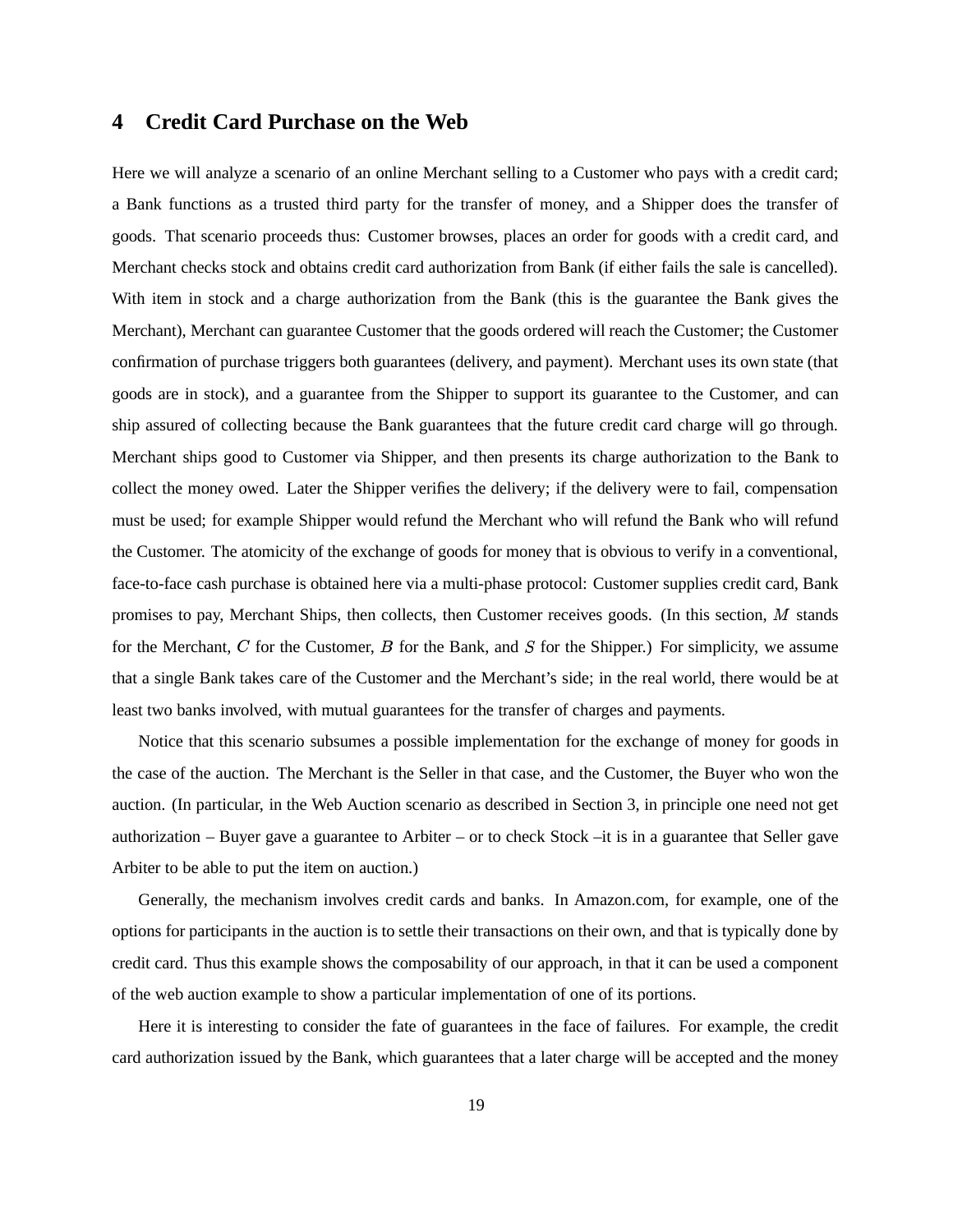transferred, involves a "receipt" (an authorization-id) that the Bank gives the Merchant. Obviously, the Bank must keep its accounts in spite of failures, and must remember the authorization and honor the charge in spite of intervening failures. But it is the responsibility of the Merchant to save that receipt (i.e., to remember, in spite of failures, the guarantee given, so as to use it later if necessary). This suggests that guarantees at the Bank and the Merchant may be implemented via the commitment of some internal database transactions.

### **4.1 Protocols followed in Credit Card Purchase**

• auth-checked The following states the precedence ordering of events that connected with the authorization been *requested*. Note that the outcome of the request may be yes or no; which path is taken is not the concern of the protocol, as long as it is one of the legitimate paths.

 $\texttt{GET-AUTH} \rightarrow \texttt{ACCEPT-ORDER}$  $GET-AUTH \rightarrow RESTOCK$ 

 stock The following states the precedence ordering of events related to the reservation of stock, successful or not, and the release of stock in case of cancellation of the order.

 $\texttt{ENTER-ORDER}\to\texttt{ESCROW-STOCK}$  $\texttt{ESCROW-STOCK} \rightarrow \texttt{RESTOCK}$  $\texttt{GET-AUTH} \rightarrow \texttt{REJECT-ORDER}$  $\texttt{RESTOCK} \rightarrow \texttt{REJECT-ORDER}$  $\texttt{ESCROW-STOCK} \rightarrow \texttt{ACCEPT-ORDER}$ 

closing The following states the precedence ordering on events related to closing of the transaction.

 $\mathrm{ACCEPT}\text{-}\mathrm{ORDER}\rightarrow\mathrm{SHIP}\text{-}\mathrm{ORDER}$  $\texttt{SHIP-ORDER} \rightarrow \texttt{CHARGE-ORDER}$  $SHIP-ORDER \rightarrow DELIVER-ORDER$ 

## **4.2 Guarantees for Credit Card Purchase**

We list in Figure 5 the guarantees that concern the pairwise expectations amongst all the parties. We describe them in detail as they appear in the timeline subsection, below. However, the complete lifecycle of guarantees will-auth-charge and will-settle-charge, which correspond to the relationship between the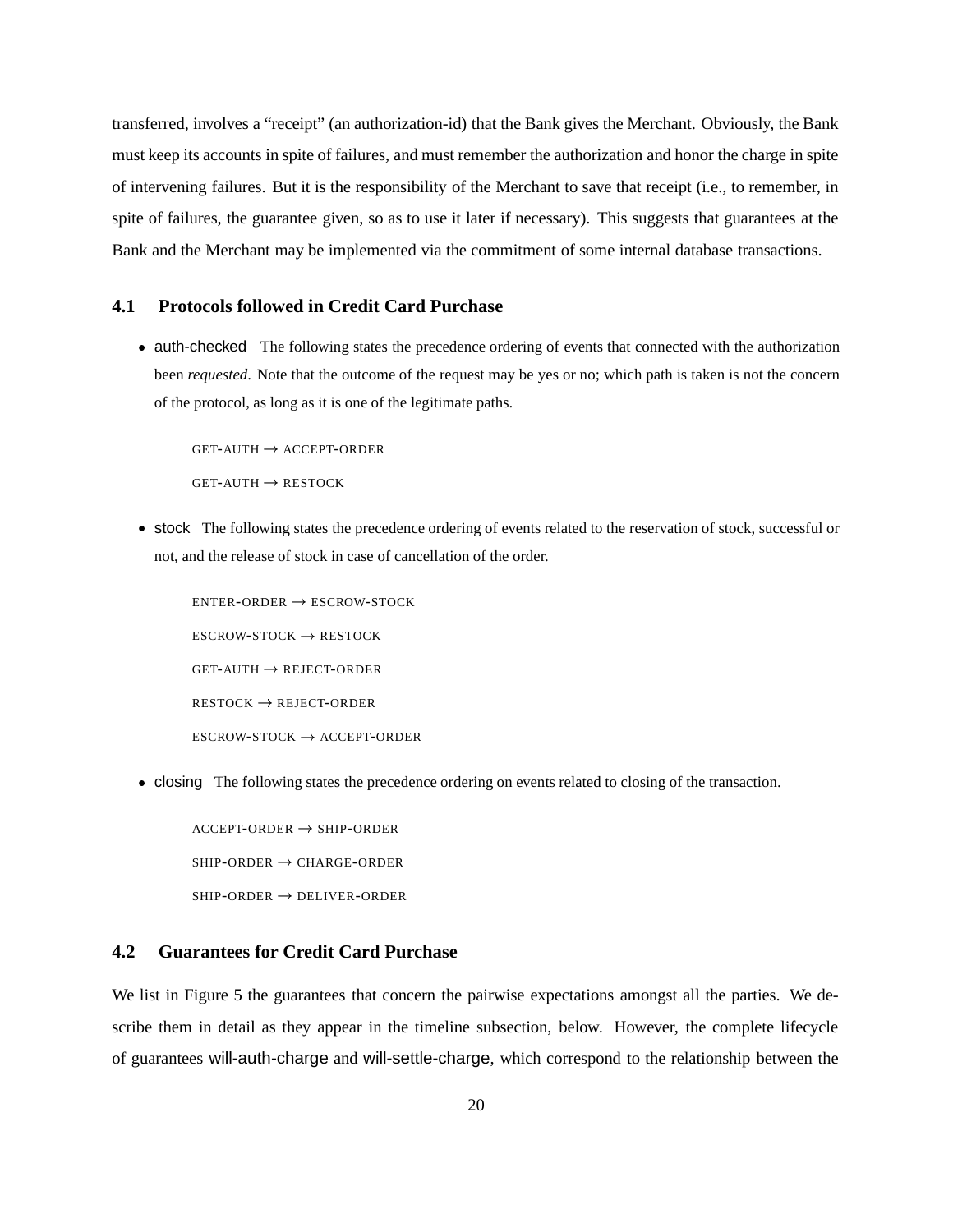| guarantee          | guarantee informal description                                                    |
|--------------------|-----------------------------------------------------------------------------------|
| will-accept-order  | Merchant will accept order from Customer (conditional on auth. and stock)         |
| will-ship-order    | Merchant will ship order to Customer once order accepted                          |
| will-deliver-order | Shipper promises Merchant Shipper will deliver to Customer once it is given order |
| will-charge-order  | Bank promises Merchant it will process a charge that had been authorized          |
| will-auth-charge   | Bank promises Customer it will authorize charge requests per their contract       |
| will-settle-charge | Customer promises Bank it will settle credit card charges per their contract      |

Figure 5: Credit Card Purchase Guarantees

Customer and the Bank, will not appear in the timeline below. Because that relationship is ongoing and lasts much longer than a specific credit card purchase, it would be artifical to present all its relevant events on the purchase timeline. We strike a balance between completeness and simplicity by describing their role even though we do not show their granting.

## **4.3 Timeline of a Credit Card Purchase**

The following is a timeline of events during a Credit Card Purchase, but it can also be seen as another level of detail of the Web Auction example, because a Seller and a Buyer might close their transaction in this manner. Notice that in the Web Auction the guarantees between Seller and Arbiter ensure the availability of the item, and the guarantees between Buyer and Arbiter ensure the payment of the credit card charges.

The timeline below is one possible outcome of following the protocols above, which are somewhat less restrictive (e.g., GET-AUTH and ESCROW-STOCK could happen concurrently).

- 1. ENTER-ORDER Buyer supplies contact, shipping, and credit card information, and confirms it wants to buy the item. The guarantees granted at this event are:
	- $\bullet \;$  will-accept-order( $M,C,$  enter-order, (GET-AUTH  $OK \wedge$  escrow-AUTH  $OK),$  ., SHIP-ORDER)
	- $\bullet\;$  will-ship-order $(M, C, {\tt ENTER-ORDER, ACCEPT-ORDER, ..}$   ${\tt SHIP-ORDER})$
- 2. ESCROW-STOCK Merchant verifies that there is stock on hand to fulfill the order. If OK, this is part of the triggering of will-accept-order.

If stock is not available, Merchant notifies Customer and the transaction ends without a sale or a charge. In this timeline we assume that GET-AUTH happens only after successfully obtaining stock.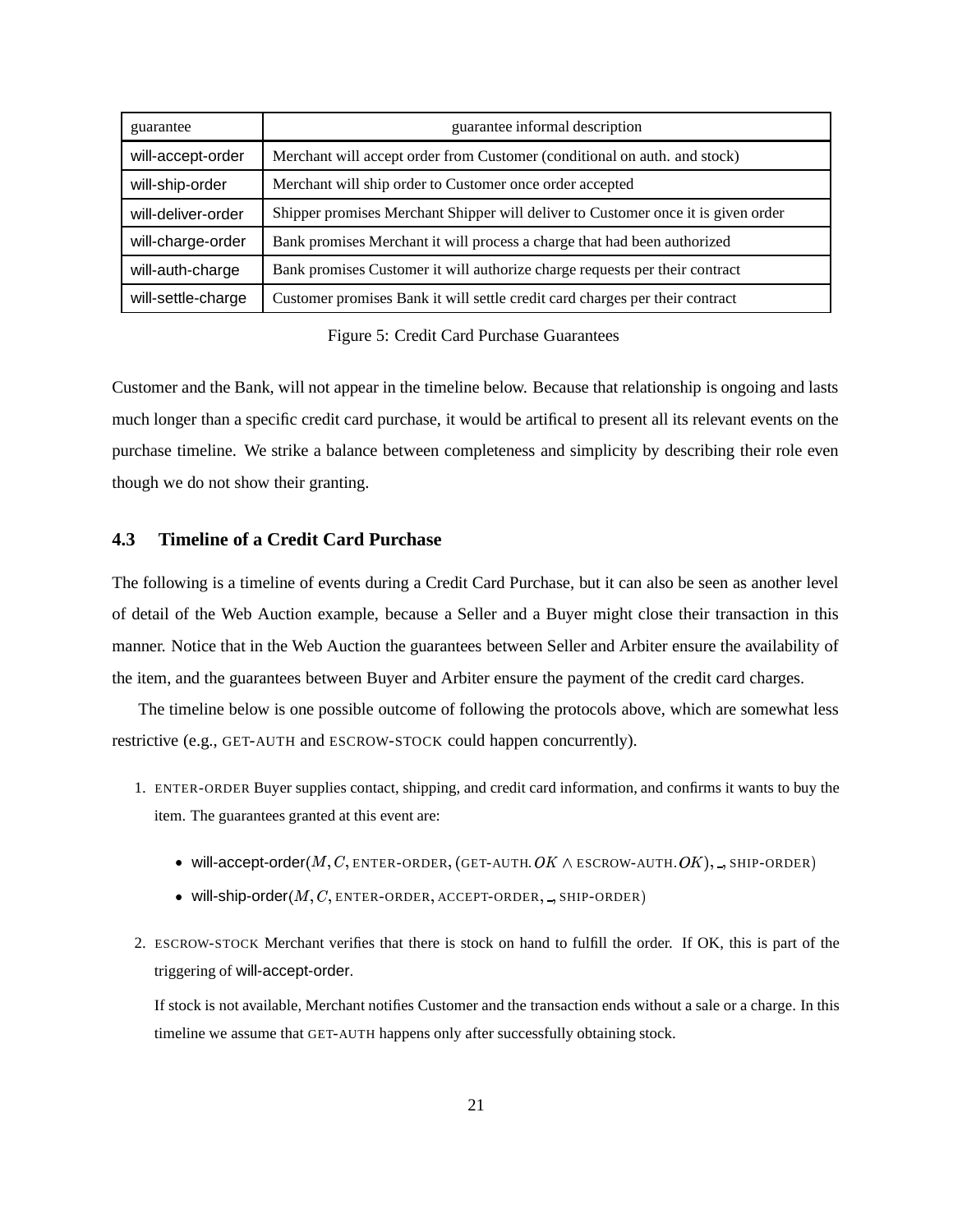3. GET-AUTH Merchant contacts Bank with Customer's credit card data and total order amount (item price + shipping costs). If the credit authorization is denied, Merchant notifies Customer, releases the item back to the available stock, and the transaction ends without a sale or a charge; that is accomplished by skipping to event RESTOCK in the timeline.

If the credit authorization is granted, Bank provides Merchant with *auth-id*, which embodies Bank's promise to transfer funds up to the authorized amount to Merchant upon Merchant's later request. The guarantee granted is:

 $\bullet\;$  will-charge-order $(B,M,\text{\tiny GET-AUTH.}\,OK,\text{\tiny SHIP-ORDER},$  .,  $\;$ CHARGE-ORDER $)$ 

The success of the authorization (coupled with that of escrowing stock, which happened before, see above) also triggers will-accept-order. In the successful case (stock and authorization OK), this is the point of no return: the order will be filled and sent, and charged, in spite of intervening failures.

- 4. RESTOCK Merchant releases the stock it had reserved, because for some reason (e.g. no credit card authorization) order cannot be completed. The stock inventory is updated.
- 5. REJECT-ORDER Merchant notifies Customer that the order has been rejected.
- 6. ACCEPT-ORDER Merchant notifies Customer that the order has been accepted; Merchant provides Customer with the ORDER-ID which embodies the Merchant's promise to ship the item. Customer can now "go away," i.e., disconnect from Merchant, and be assured that the item will arrive within some time. This triggers guarantee will-ship-order. The Merchant secures a guarantee from the Shipper:
	- $\bullet \;$  will-deliver-order $(M, S, {\rm ACCEPT\mbox{-}ORDER}, {\rm SHIP\mbox{-}ORDER}, {\rm SHIP\mbox{-}ORDER}, {\rm DELIVER\mbox{-}ORDER})$
- 7. SHIP-ORDER Merchant ships item to Customer via Shipper; this triggers will-deliver-order. It also discharges guarantees will-accept-order and will-ship-order.
- 8. DELIVER-ORDER Customer receives order from Shipper. This discharges will-deliver-order.
- 9. CHARGE-ORDER Merchant presents *auth-id* and charge amount to Bank; Bank verifies it and transfers money to Merchant. This discharges guarantee will-ship-order

### **4.4 High-level Property**

In this example we want to prove Goods Atomicity, i.e., that goods get exchanged for money. We only outline the proof here: the Bank will get charged exactly if items have been delivered because (i) willcharge-order is triggered by SHIP-ORDER; and so is will-deliver-order. Likewise, the Merchant will get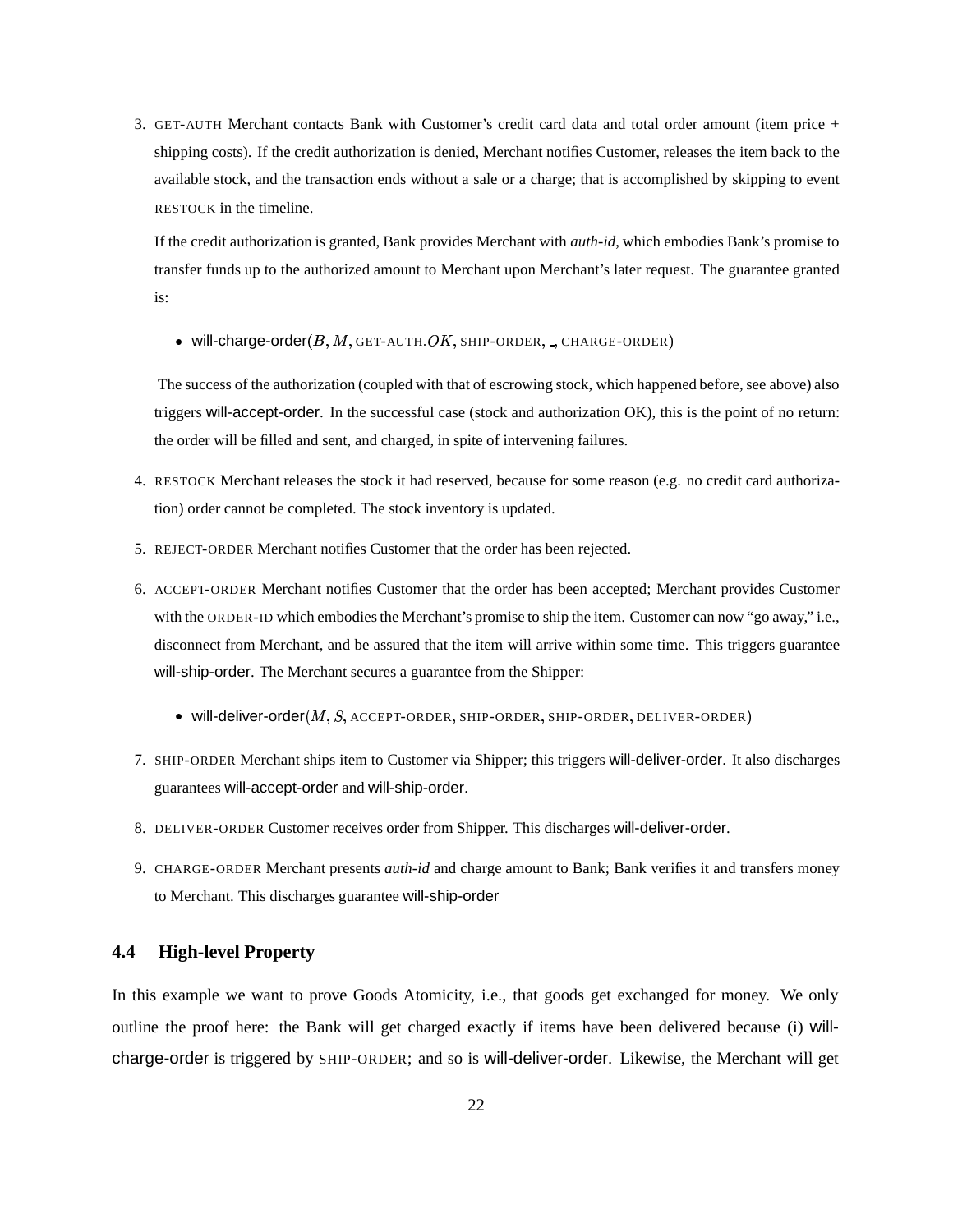paid for what was ordered, because will-charge-order is triggered by SHIP-ORDER. The transfer of money between the Customer and the Bank is ensured by the guarantee will-settle-charge, whose granting is outside the timeline.

The usual real world implementation of this scenario by Web merchant is strictly not "goods atomic" in that the goods might never be delivered by the shipper, so there is an ad-hoc a posteriori compensation (refund via insurance, shipper, et al.) Thus goods received implies money disbursed (via the Bank guarantee and Merchant's own protocol of charging at Shipping or later, and Shipper's guarantee); and money disbursed implies goods received in a relaxed manner: a Bank may accept a charge today for goods the Customer will receive later. Some package shippers provide real-time on-line verification of delivery, so Merchants and Banks could implement strict goods atomicity by synchronizing the package delivery with the money transfer.

# **5 Conclusions**

The work reported in this paper has been motivated by a need to develop a framework that can deal with EC components and their interactions precisely, elucidating: (i) their behavioral properties, (ii) their dependencies, (iii) the promises they must keep, and (iv) the properties these in turn must satisfy. We wanted to focus on the essentials of electronic commerce transactions, as opposed to descriptions tied to specific technologies.

To illustrate the capabilities of our framework, we took a detailed example of an EC scenario involving electronic auctions on the web, specified the protocols that the bidders, the sellers, and the arbiter must follow and also the guarantees that they depend on each other for. The specifications of these guarantees and protocols were used to demonstarte the correctness of higher level auction-specific properties as well as EC in general.

We also elaborated upon the monetary and good exchange aspects of the auction scenario [Tyg96] by examining the details of the protocols and guarantees involved in credit card authorzations in an electronic retail scenario.

These two examples together indicate that our framework is fairly general in scope, leads to intuitive specifications without reference to underlying implementation/technology, and lends itself to analysis. Our prior work on applying a preliminary form of this framework to mobile transactions also attests to this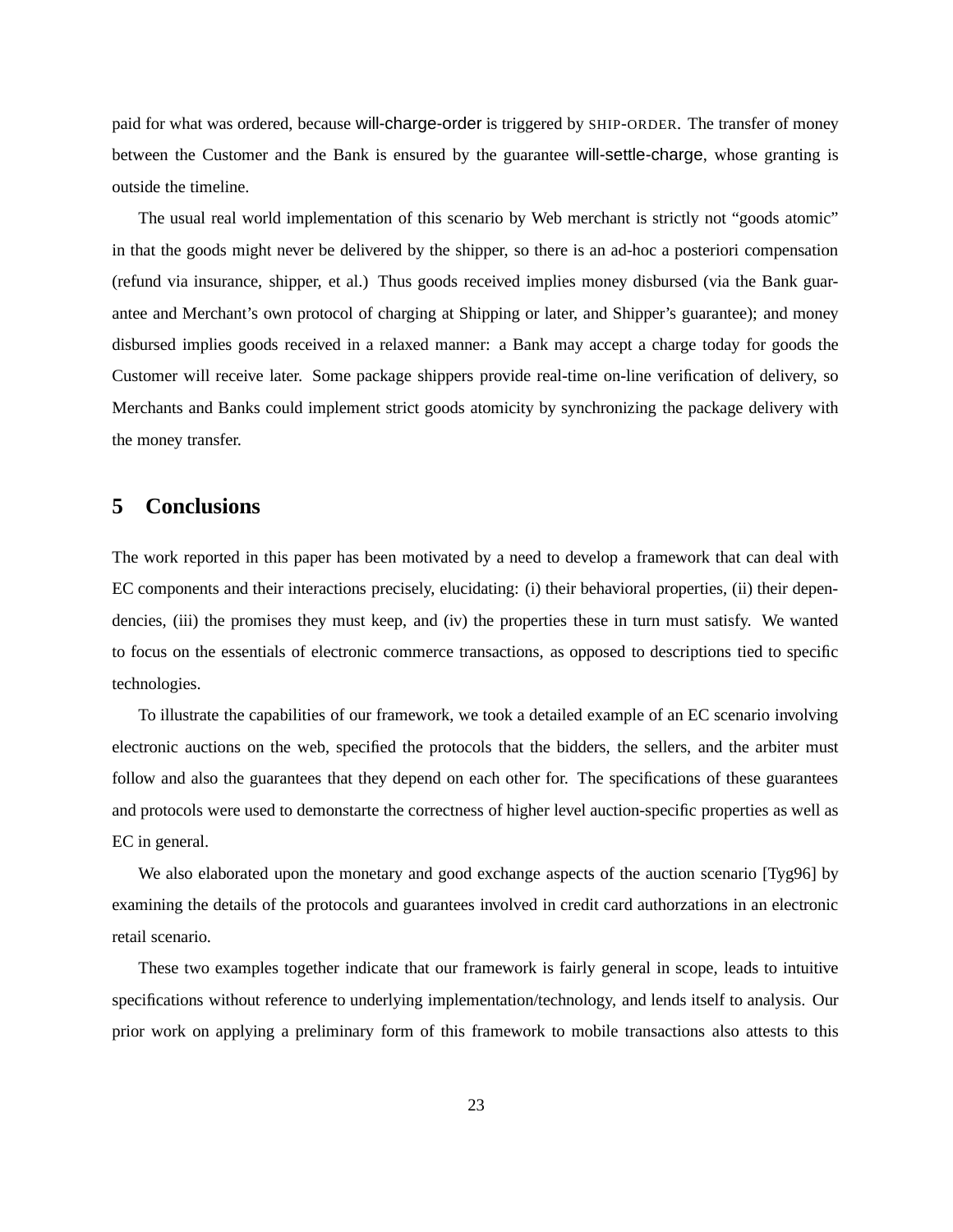generality [PR99].

Finally, such a formalization reveals some of the interesting characteristics of electronic commerce interactions in general. For example, any commercial transaction seems to have two phases: "matching" and "closing." Matching is the process of identifying partners for the transaction, generally a buyer and a seller, establishing guarantees to possible transaction partners (possibly through third parties, such as creditcard companies or auction houses) to make the closing possible. Closing begins with the closing of a deal, followed by the actual exchange of goods for money. Of interest to us is the fact that there is a point-ofno-return, the "closing point" (a commit point, in traditional transaction terms), at which the rest of the transaction is ensured to finish.

From a transactional viewpoint, an EC system is characterized by the conditions necessary for each party to reach the closing point, what triggers the closing point, and what guarantees and protocols must be followed throughout in order to ensure that the commercial transaction committed at the closing point finishes successfully. The conditions, represented as protocols and guarantees, cover both safety properties – no wrong behavior will happen – and liveness properties – the system will make progress.

Interestingly, but perhaps not surprisingly, the foundations for database transactions lie in similar guarantees, protocols, and properties. For example, a transaction processing system follows the protocol that it will not write the result of an operation to disk unless the log record for that operation has been written to disk; the disk subsystem offers the guarantee that if a log record for an operation has been written to disk, that record will be available later for retrieval (to (re)do the operation), and such protocols and guarantees help in achieving high level properties such as failure atomicity.

Motivated by these parallels with database transactions, the fact that a component bases its granting of a guarantee to another upon securing a guarantee from a third, and the relationship of refinement between the auction and the credit card scenario, we will pursue the formal aspect our work by investigating the compositional properties of guarantees.

In addition to investigating the use of our framework to embellish specifications of workflows [KR98, CCPP98] and extended transaction models [CR94, Elm91, BK91] with the guarantees needed to satisfy higher-level requirements, we plan to pursue the above insight to not only precisely describe transaction system components and the protocols that they follow [MHL<sup>+</sup>92, SAS99] but also bring out the guarantees they offer each other, the latter often not explicitly stated. Since these guarantees underlie the recoverability of transactional systems, and recovery is one of the most difficult aspects of transaction processing systems, we believe there is a lot to be gained by this endeavour.